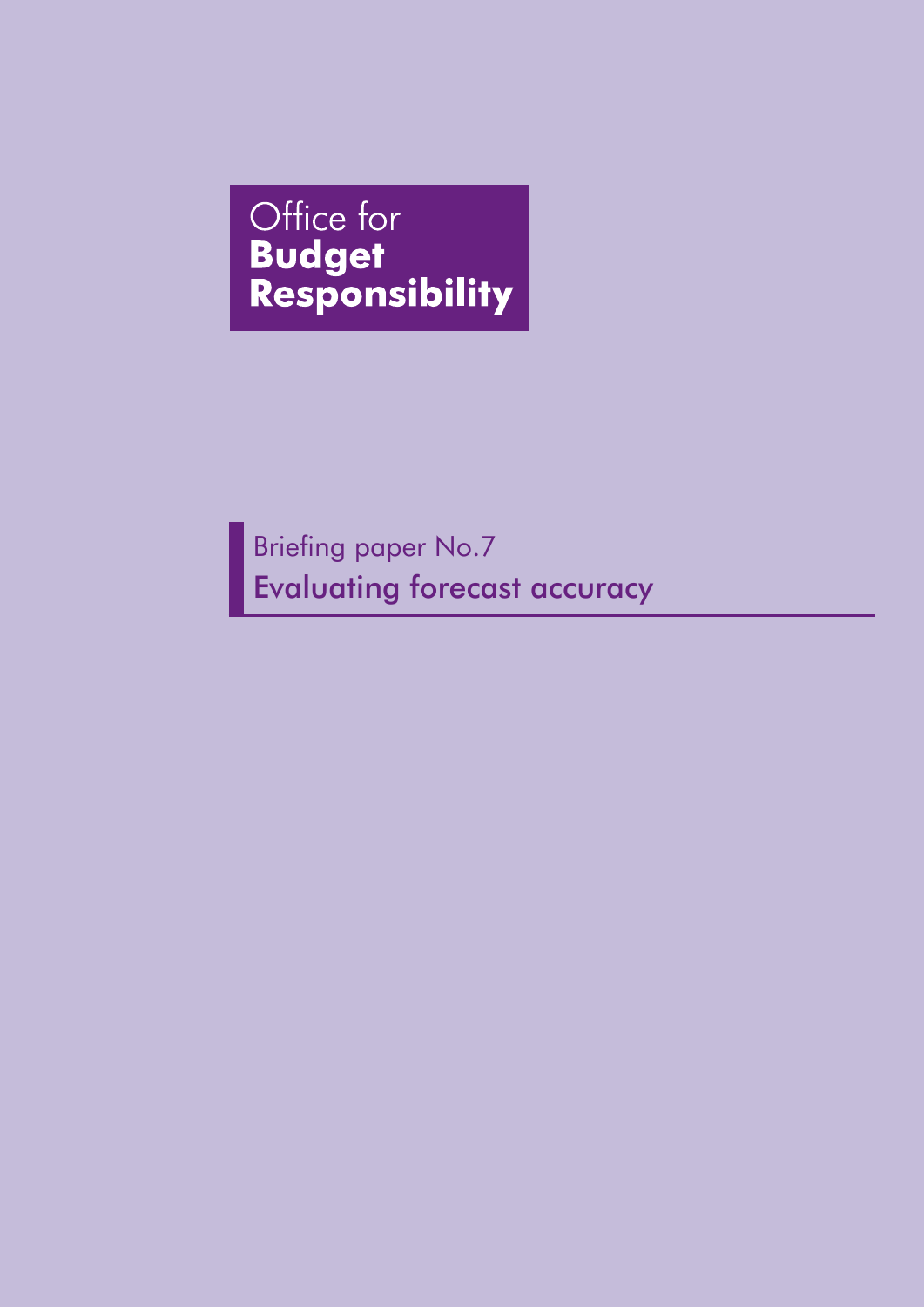# **Contents**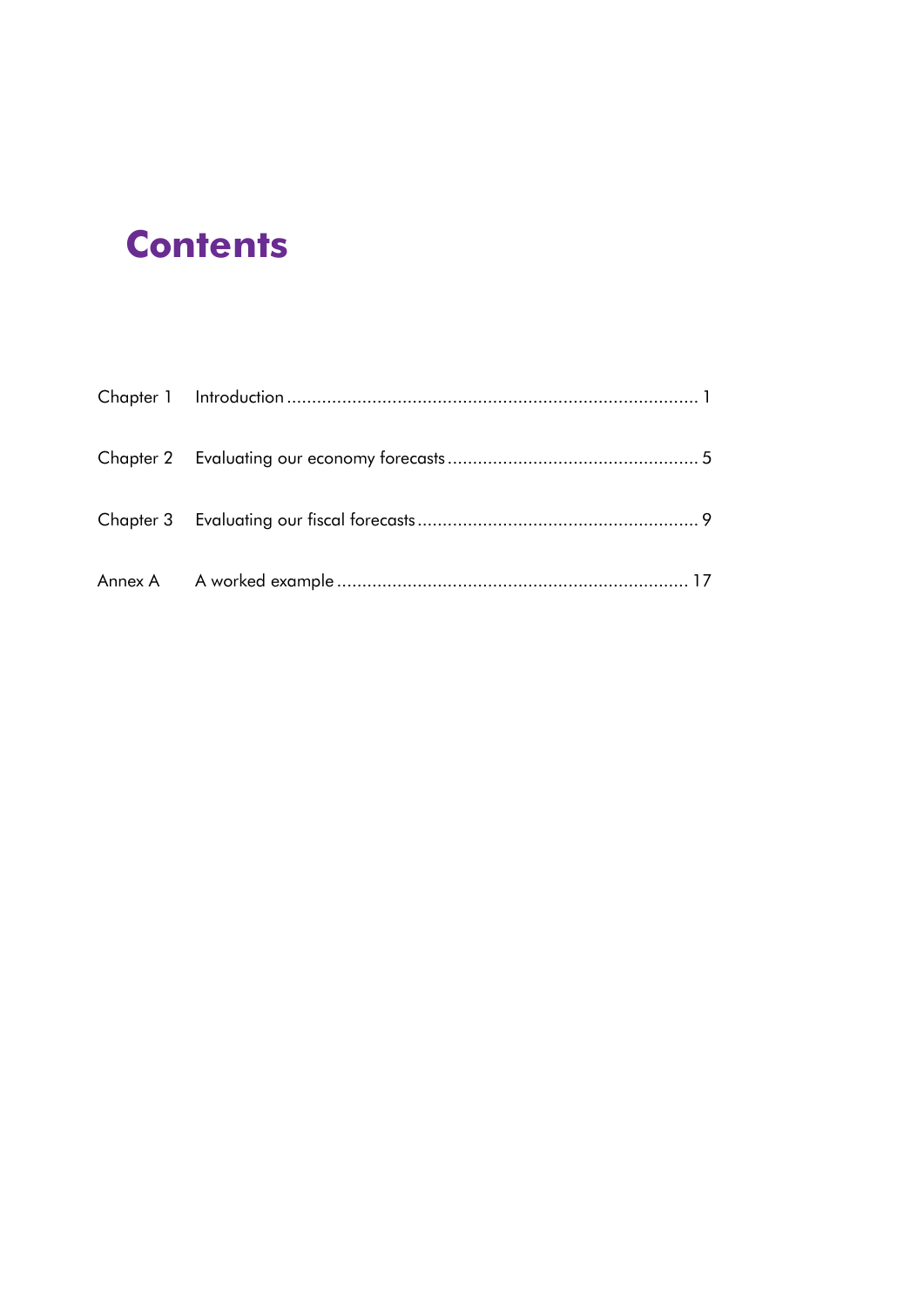# **1 Introduction**

# **Why evaluate past forecasts?**

- 1.1 The Office for Budget Responsibility (OBR) was created in 2010 to provide independent and authoritative analysis of the UK's public finances. To that end we produce two 5-year-ahead forecasts for the economy and the public finances each year. Parliament also requires us to evaluate our past forecast accuracy at least once a year, which we do in our *Forecast evaluation report (FER)* each October*.*
- 1.2 Forecasts provide an essential basis for setting policy and we use them to assess the Government's progress against the fiscal objectives it has set itself. But since the future can never be known with anything approaching precision, forecasts are surrounded by significant uncertainty and will inevitably prove to be wrong in many respects. All users of forecasts need to be aware of that. We stress these uncertainties in every *Economic and fiscal outlook* (*EFO*) by presenting fan charts around our main forecasts<sup>[1](#page-2-0)</sup> and analysing sensitivity to key assumptions and the fiscal implications of different economic scenarios.
- 1.3 Since we forecast twice a year, and cover five years in each forecast, over time we produce ten forecasts for each year (and more if we produce more than two forecasts in a year – e.g. when a new Government adds a post-election Budget to the normal timetable). For example, we produced eleven forecasts for the 2015-16 fiscal year between June 2010 and March 2015 (plus three 'in-year estimates' in July 2015, November 2015 and March 2016 as 2015-16 was in-progress).
- 1.4 In each *FER* we select a small number of these earlier forecasts to compare against the latest official estimates of outturn data for the economy and public finances published by the Office for National Statistics (ONS). We then explore the reasons for the inevitable differences. These differences are often described as 'forecast errors', although strictly speaking few of them could be avoided on the basis of information available at the time. We therefore refer to them as 'forecast differences'. We disclose where differences have resulted from true errors – which inevitably occur from time-to-time given the large number of forecast models we use and the rapid turnaround of forecast rounds in the run-up to a Budget or other fiscal statement.
- 1.5 Our forecast evaluation process is important for a number of reasons:
	- Transparency and accountability: reporting on the reasons for differences between forecast and outturn should help to reassure people that our forecasts reflect dispassionate professional judgement rather than politically motivated wishful thinking

<span id="page-2-0"></span><sup>1</sup> More detail can be found in Briefing paper No.4 '*How we present uncertainty'* on our website.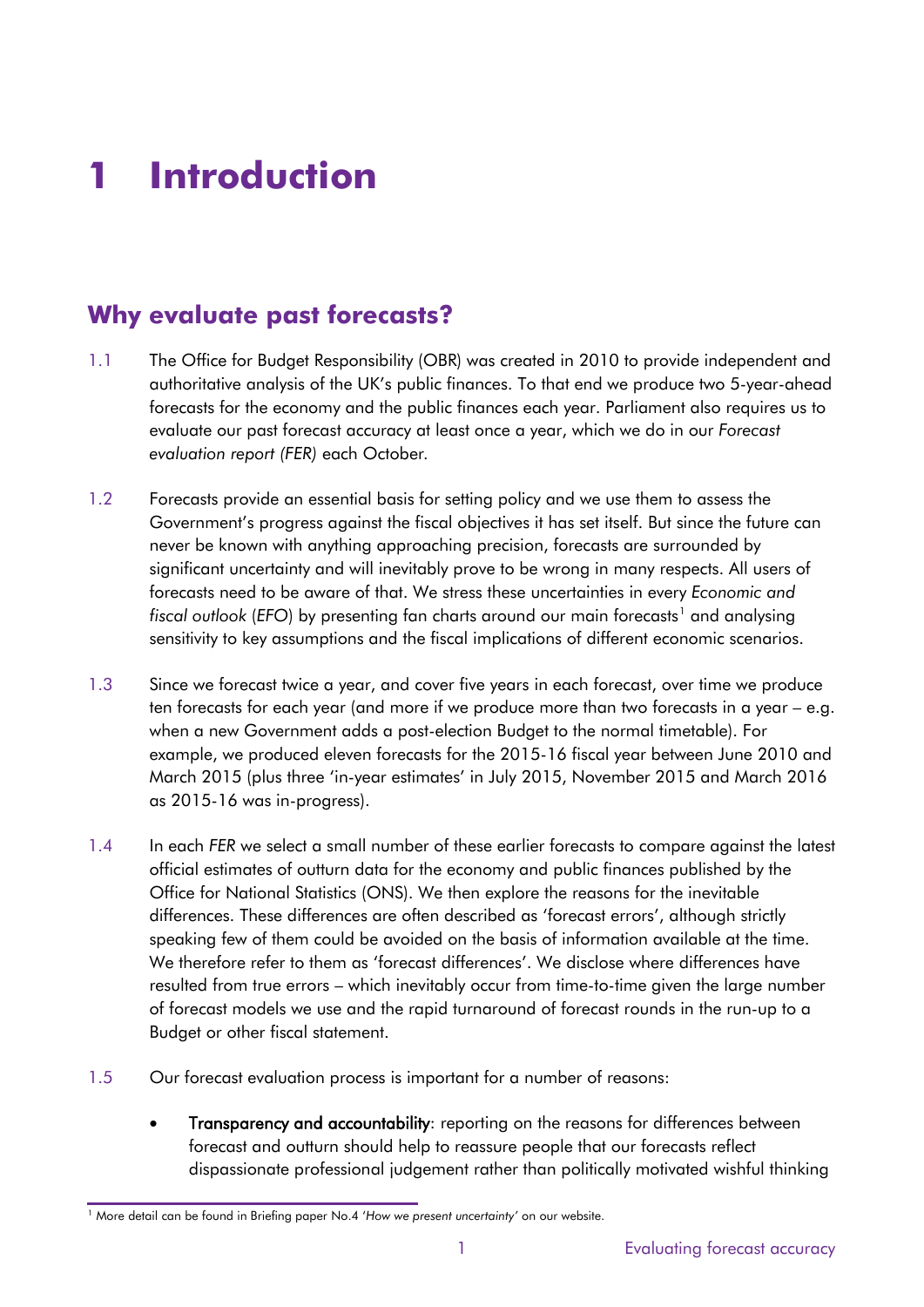– the main rationale for contracting out the official fiscal forecast to an independent body in the UK.

- Learning lessons for future forecasts: analysing how outturns have evolved relative to our previous forecasts helps us to build our understanding about the underlying drivers of the economy and public finances, and thereby improve our forecast judgements and the modelling infrastructure that we use.
- Assessing the performance of forecast models: generating a consistent time-series of forecast differences and their sources gives us a systematic way of measuring the performance of our assumptions and models, helping us to refine and develop them. $^{\text{2}}$  $^{\text{2}}$  $^{\text{2}}$
- Providing information that the Government can use when formulating policy: understanding the underlying cause of a forecast difference allows policymakers to target that cause if they wish to address it. For example, determining whether unexpectedly high inflation was caused by an external or domestic surprise, or whether unexpectedly high borrowing is due to structural or cyclical factors, is a vital piece of analysis for policymakers to consider before deciding how policy should respond.<sup>3</sup>
- 1.6 The aim of this briefing paper is to describe how we approach the forecast evaluation process, including the roles of other departments and the ONS, and how we analyse differences forecast and outturns. As with all our work, we seek maximum possible transparency about the process and methodologies used, as well as the results of our analysis. This is the seventh in a series of briefing papers explaining how we work, all of which can be found on our website.

# **General principles of forecast evaluation at the OBR**

- 1.7 There are far more forecasts and issues that could potentially be evaluated than we and our forecasting stakeholders could process in the time and with the resources we have available, so we need to focus each *FER* on specific years, forecasts and issues:
	- Which years? We usually choose to evaluate forecasts against outturns for a single year – the most recent for which ONS outturn estimates are available. The rationale is that lessons learnt from analysing the most recent year of outturn are more likely to be relevant for informing our next forecast.
	- Which forecasts? We have typically pursued two objectives in when choosing which forecasts to evaluate. First, we have always evaluated our two most recent March forecasts, for which the most recent year of outturn will represent one- and two-yearahead forecasts. This allows us to build up a consistent time series of forecast differences, from which we draw the accuracy metric that feeds into our assessment of fiscal forecast models. We have also picked a significant forecast to revisit in each *FER*

<span id="page-3-1"></span><span id="page-3-0"></span><sup>2</sup> See for example the review of fiscal forecast models discussed in Chapter 4 of our 2017 *Forecast evaluation report*. <sup>3</sup> For more on the role of forecasts in the context of uncertainty, see *In Defence of Forecasting: Its Importance in the Budget Process*, IMF PFM blog, 23 June 2014.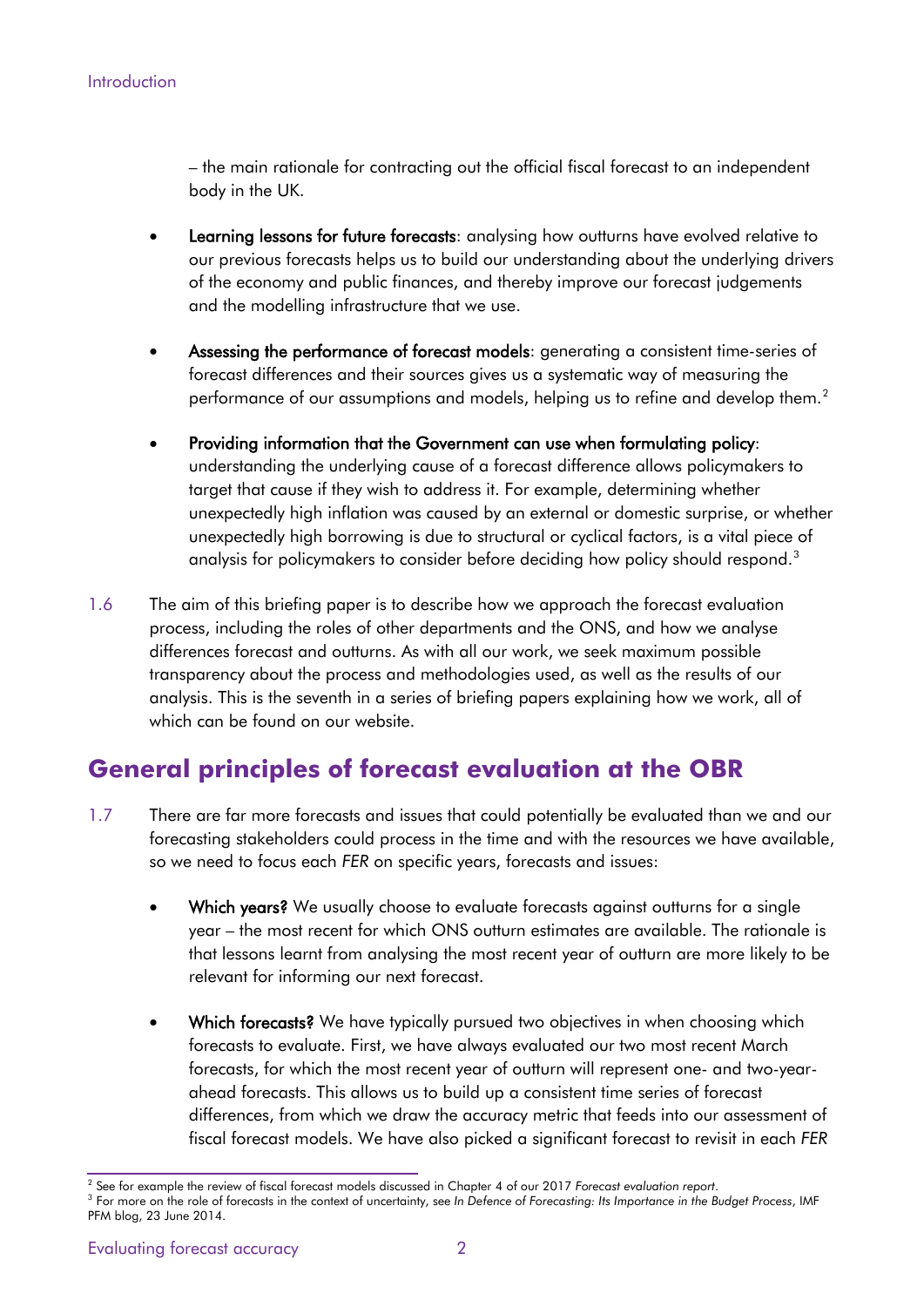so that over time we build up a complete analysis of all years of that forecast. In each *FER* from 2011 to 2016 we revisited our first forecast from June 2010, which was produced alongside the newly formed Coalition Government's post-election Budget that set out its multi-year deficit reduction plan.

- Which issues? In most cases, the issues that we cover are driven by the analysis we undertake, with exploration of forecast differences revealing themes that become the key 'forecast issues' as we prepare our next forecast. In some cases we identify issues before beginning the evaluation process. For example, we have returned to the issues of productivity growth and fiscal multipliers in most *FERs*, and we have set up an annual process to evaluate the effect of anti-avoidance tax policy measures where policy costings are typically subject to a high degree of uncertainty.
- 1.8 For our fiscal forecasts, we use a consistent approach to breaking down forecast differences into components that are due to:
	- ONS classification or methodological changes: if outturns are prepared on a different basis to the one that we used when preparing the forecast, a simple comparison of the two would not compare like with like. We make adjustments to correct for this.
	- Subsequent policy changes: Parliament requires us to base our forecasts on the Government's stated policy at the time, so one source of difference between forecast and outturn comes when the Government subsequently changes policy. This is clearly something we cannot factor into our forecasts, so we separate out these effects.
	- Economy forecast differences: our fiscal forecasts use 'determinants' that are drawn from our economy forecast, so any differences between economic forecast and outturn there will generate differences between our actual fiscal forecast and what it would have been had those determinants matched estimated outturns.
	- The residual 'fiscal forecasting difference': any difference that is not accounted for in the previous three categories is categorised as a fiscal forecasting difference, in the sense that it must stem from other assumptions and judgements that we make and how those are combined in the models we use to construct the fiscal forecast. We investigate these differences to understand their underlying drivers and to learn lessons that can be applied in subsequent forecasts.
- 1.9 These categories help us to draw appropriate lessons from the forecast evaluation. As well as having the logical rationale set out above, they also match the process by which we prepare the forecast – where different teams of OBR staff are responsible for the economy forecast, the fiscal forecast and the policy costings process. This also allows us to allocate follow-up analysis to the relevant teams as we move to our next forecast process.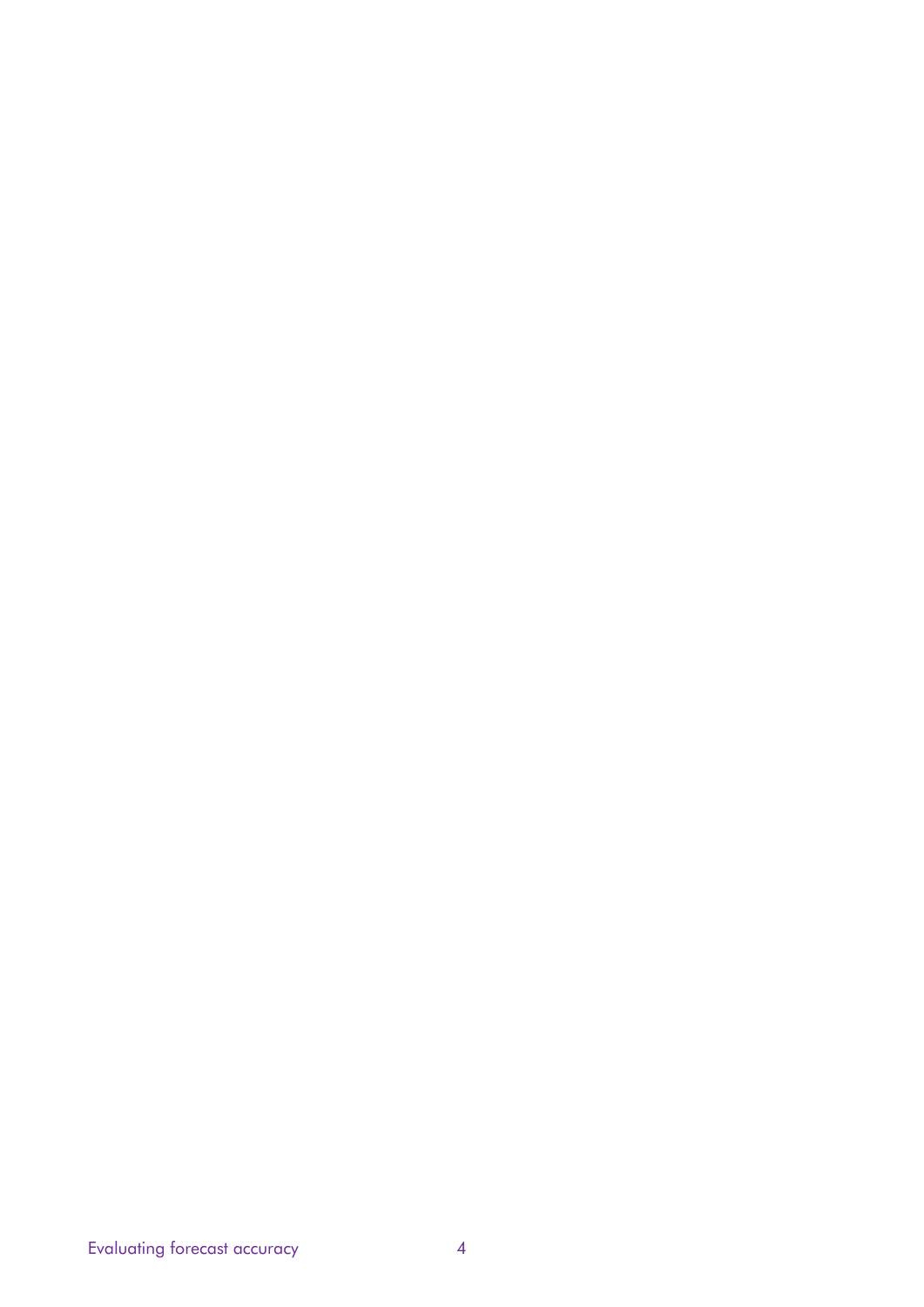# **2 Evaluating our economy forecasts**

## **Our economy forecast**

- 2.1 Our economy forecast is produced as an input into our fiscal forecast. This requires us to produce a detailed forecast that covers the many different tax bases and drivers of public spending. It follows the National Accounts framework used by the ONS when preparing its quarterly and annual outturn estimates. We use a large-scale macroeconomic model as the main tool for ensuring our judgements are internally consistent and that the whole forecast is consistent with the National Accounts. It contains over 500 variables.<sup>[1](#page-6-0)</sup> The approaches we take to different variables – including the key determinants of our fiscal forecast – are described in a guide to the economy forecast on our website.
- 2.2 All forecasts are surrounded by uncertainty. In each *Economic and fiscal outlook (EFO)*, we illustrate this uncertainty around our central economy forecast in various ways. We produce fan charts that illustrate the likelihood of a range of possible outcomes if previous forecast differences were a good guide to the future. We also carry out scenario analyses that show the wider economic implications of specific changes in our macroeconomic forecast, usually based on an issue that is topical at the time of the forecast. We use these analyses to provide context when we evaluate these forecasts against outturn in the *FER* – for example, where in the fan chart for a given forecast do the latest estimated outturns lie?

### **Data revisions**

- 2.3 The first step in evaluating our economy forecasts is to understand and account for revisions and other changes to the ONS outturn data. It is not possible to know with certainty what happened in the economy at any point in time – that reflects the thousands of transactions carried out each year by millions of people. The ONS 'outturns' will always be an estimate of this true underlying activity. They are revised over time as new information and new methodologies are used. For example, in many of our *FER*s, we have looked at how revisions have affected the path of the 1990s recession and recovery. This means the conclusions we draw from evaluating our previous forecasts are likely to evolve too.
- 2.4 Early revisions to data tend to be driven by new information. Some data are received with a lag, while households and firms are surveyed periodically and may not return their information on time. So it can take time for a full picture of economic activity in a period to form. For GDP data published by the ONS, a particularly important stage of the revision process is 'supply-use balancing', an annual exercise carried out for each Blue Book, which aims to reconcile information from the three measures of GDP (income, expenditure and

<span id="page-6-0"></span> $\overline{1}$  An explanation of the model and the full model code are available on our website.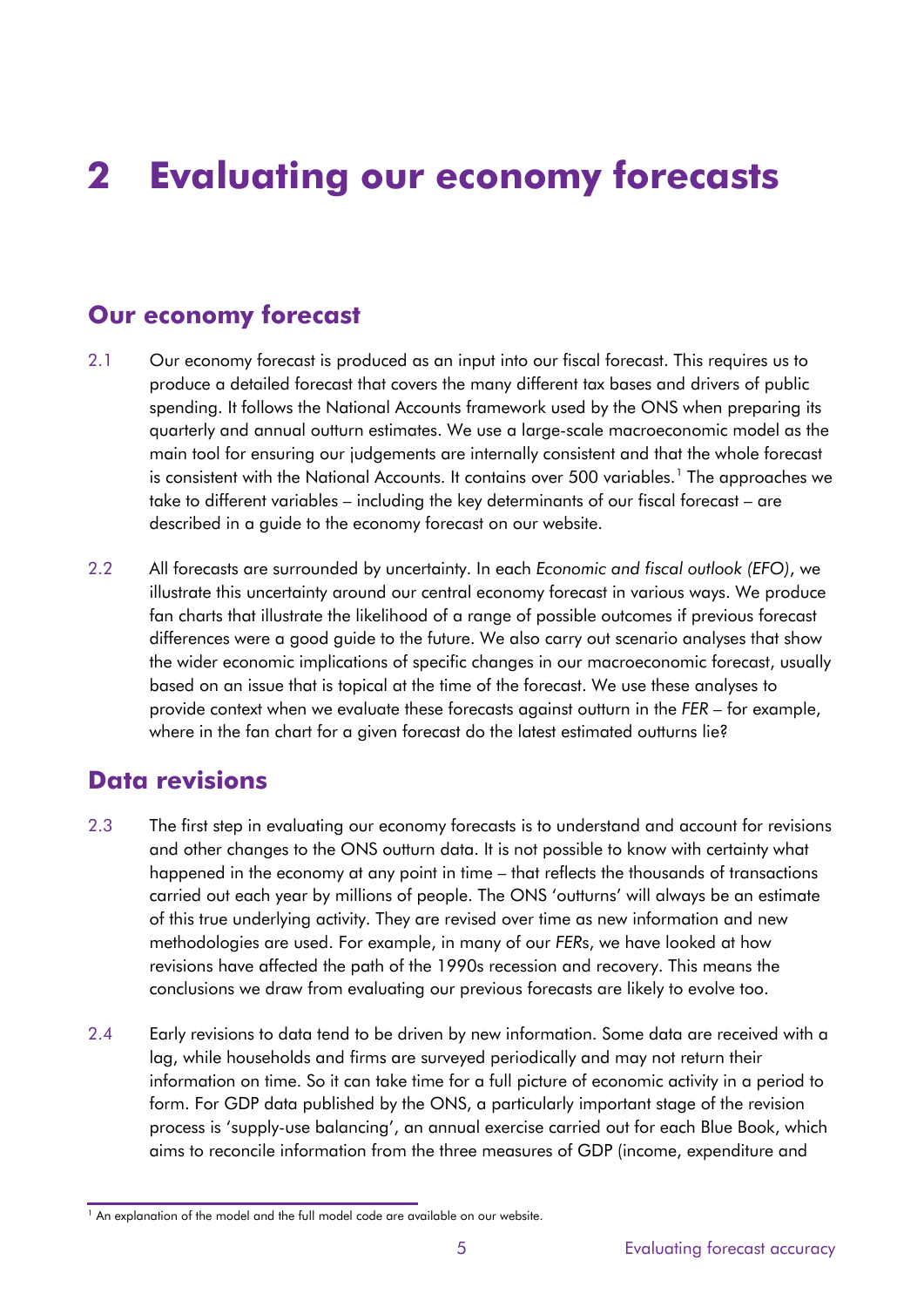output). For outturns estimates for any given year, revisions due to new data and the supplyuse balancing process generally occur up to the first or second Blue Book after the year in questions. Revisions thereafter almost entirely reflect methodological changes. [2](#page-7-0)

2.5 One common type of methodological revision is to change the classification of a specific type of spending so that it adds to GDP rather than being treated as an intermediate cost. These typically lead to the level of nominal GDP being revised up, but have less impact on its growth rate. Recent examples include those related to the 2010 European System of Accounts (ESA10), which changed the treatment of research and development spending from an intermediate cost to a form of investment that adds to GDP. It is important to understand these changes, because they affect ratios of public finances metrics relative to GDP. But they are unlikely to have implications for our interpretation of them.

### **Decomposing economy forecast differences**

- 2.6 After understanding developments in the data, we evaluate the performance of our economy forecasts against outturns by breaking the overall forecast into components. It is impossible to understand all the causal links when evaluating our economy forecasts, given the complexity of the underlying activity. Understanding developments by component helps us to build up a picture of the overall story and to identify any common themes. This also helps us to understand the economic drivers of the results of our fiscal forecast evaluation.
- 2.7 The components we tend to evaluate are:
	- Conditioning assumptions: these include interest rates (short- and longer-term), equity prices, the oil price and the exchange rate. In general, we used market-derived assumptions to generate our forecasts. We aim to understand the differences between assumptions and outturns by looking at the drivers of different financial markets, including economic and policy developments.
	- Income and expenditure components of GDP growth: public discussion of economic forecasts tends to focus on real GDP – the volume of goods and services produced in the economy. But the nominal or cash value is more important for the behaviour of the public finances. So it is important for us to understand developments in both real GDP and whole-economy prices to build a picture of the drivers of nominal GDP growth.
	- GDP by institutional sector (household, corporate, government and overseas): some components of GDP are taxed more highly than others and so it is important to understand developments in the economy by institutional sector.<sup>[3](#page-7-1)</sup> For the household sector, we look at developments in income and consumption (and the impact they have on the saving ratio), in CPI and RPI inflation and in the residential property market. For the corporate sector, we look at developments in profits and business investment. Business investment can be volatile on a quarterly basis, and has often

<span id="page-7-0"></span><sup>2</sup> ONS, *Revisions to GDP and components*, January 2014.

<span id="page-7-1"></span><sup>3</sup> See, for example, Chart 3.8 and associated discussion in Chapter 3 of our 2017 *Fiscal risks report*.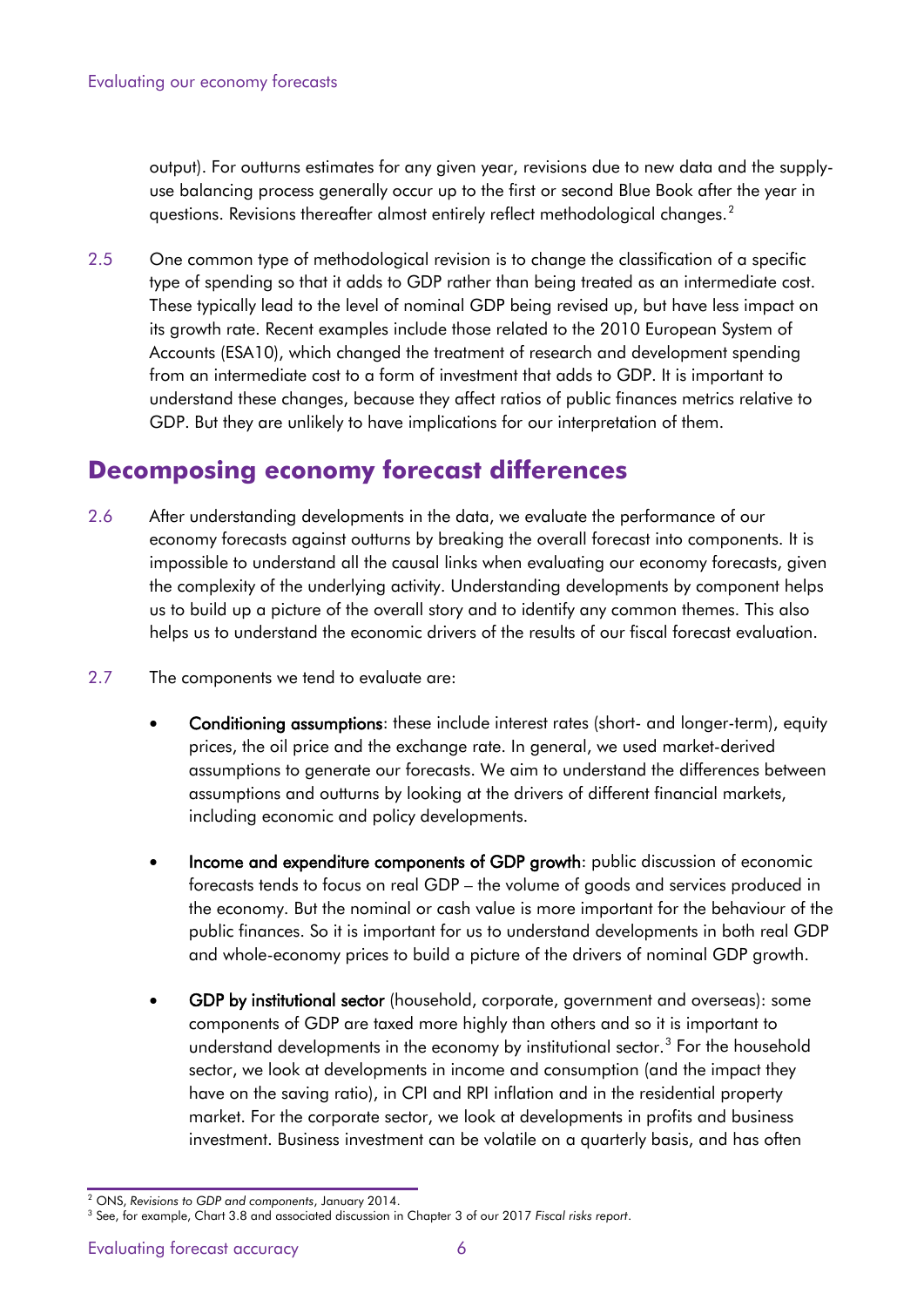been subject to substantial revisions, reflecting changes to methodology or data sources.<sup>[4](#page-8-0)</sup> For the government sector, we look at developments in general government consumption and investment. For the overseas sector, we look at developments in net trade and the current account balance.

- The labour market: we investigate the drivers of employment growth and the contributions from population growth, participation rates and average hours worked. We also look at developments in average earnings and productivity growth. Productivity growth is a key element of our economic and fiscal forecast and judgements about the outlook are subject to significant uncertainty, particularly in light of the disappointing performance of productivity since the late 2000s recession.
- The effect of fiscal policy on the economy: we review the overall effect of fiscal policy changes on the economy by considering whether the 'fiscal multipliers' that we apply to estimates of the size of fiscal policy changes accord with the pattern and composition of outturn GDP data.<sup>[5](#page-8-1)</sup> As fiscal multipliers – the sensitivity of GDP growth to a change in fiscal policy – cannot be observed, we can never compare our judgements with an actual value, so these estimates will always remain subject to uncertainty. This is an area where different interpretations of the outturn data can support significantly different views about the size of fiscal multipliers at any point in time. We occasionally review external estimates and debate about fiscal multipliers.<sup>[6](#page-8-2)</sup>
- Cyclical versus structural factors: we seek to understand whether developments in GDP growth are related to cyclical/temporary or structural/persistent factors. Since potential output is unobserved, there is no outturn against which we can compare our forecasts and the answer to this question will remain uncertain even in the fullness of time. We therefore analyse how our latest forecast judgements compare with previous forecasts and what has driven the changes between them. Governments have often set themselves fiscal targets that focus on a cyclically adjusted measure of the deficit – i.e. correcting for the effects of cyclical/temporary fluctuations in economic activity. This analysis of our economy forecast judgements therefore contributes to understanding how and why our estimates of cyclically adjusted borrowing have evolved.

<span id="page-8-0"></span><sup>4</sup> See Box 2.1 of our March 2017 *Economic and fiscal outlook* for a discussion of business investment data revisions.

<span id="page-8-1"></span><sup>5</sup> For further discussion of our approach to fiscal multipliers see, for example, *Briefing Paper No.6: Policy costings and our forecast*, March 2014; and Box 3.2 from our July 2015 *Economic and fiscal outlook.*

<span id="page-8-2"></span><sup>6</sup> See Box 2.2 of our 2017 *FER,* Box 3.2 of our July 2015 *EFO*, Box 2.3 of our 2013 *FER* and Box 2.4 of our 2012 *FER*.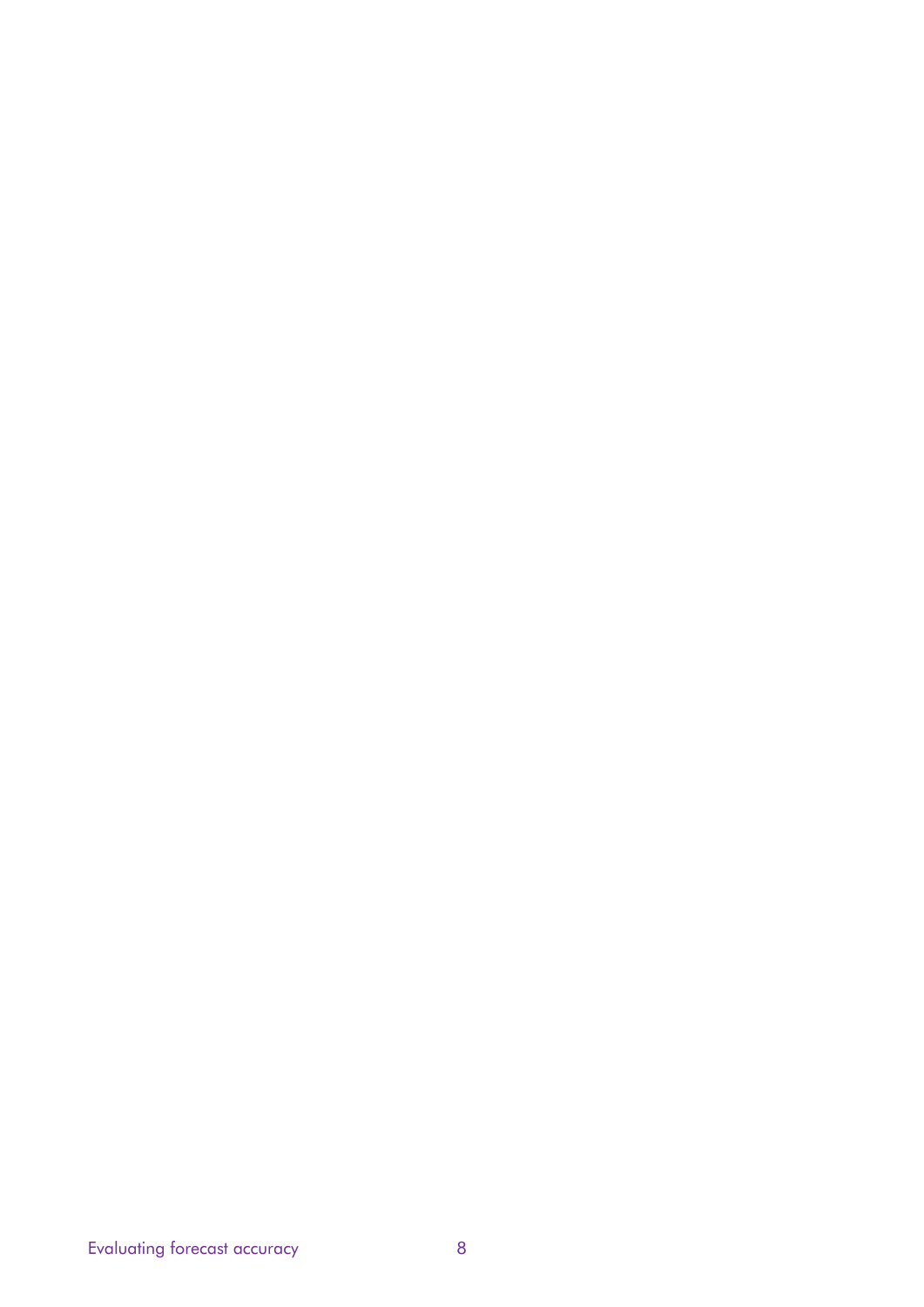# **3 Evaluating our fiscal forecasts**

# **Our fiscal forecast**

- 3.1 Our fiscal forecast is a detailed bottom-up compilation of individual forecasts for each line of the public finances, covering receipts, expenditure and financial transactions to generate forecasts for public sector net borrowing ('the deficit') and public sector net debt. More than 350 forecast models are used in this process, with analysts from various government departments and agencies involved in running those models on the basis of our forecast assumptions and judgements. This means there are an enormous number of potential sources of difference between forecast and outturn, which we prioritise and explore during the preparation of each *FER* and in the run-up to each *EFO*.
- 3.2 All forecasts are surrounded by uncertainty. We illustrate the uncertainty around our central fiscal forecasts by using fan charts that are calibrated on the accuracy of past forecasts, sensitivity analysis that tests key assumptions one at a time, and scenario analysis that considers the effect of varying a range of judgements in a consistent manner. We publish 'ready reckoners' on our website that show how the public finances could be affected by changes in selected economic determinants of our fiscal forecasts. We also publish a database of past official forecasts – both our own and the Treasury's that preceded them – to help show how they have evolved over time.

### **Decomposing fiscal forecast differences**

- 3.3 Due to the disaggregated 'bottom-up' approach of our fiscal forecast, we have much more material with which to decompose forecast differences into specific factors. Indeed, there are almost as many fiscal forecast models in use as there are variables in our macroeconomic model. We also maintain a database of the estimated effects of policy changes announced at Budgets or other fiscal statements that contains over 1,000 policy measures announced since 2010. This allows us to aggregate the estimated effects of these changes on the public finances.
- 3.4 We decompose differences between forecasts and outturn into the four categories outlined in Chapter 1:
	- classification and accounting treatment changes made by the ONS or the Treasury;
	- subsequent Government policy changes;
	- economy forecast differences; and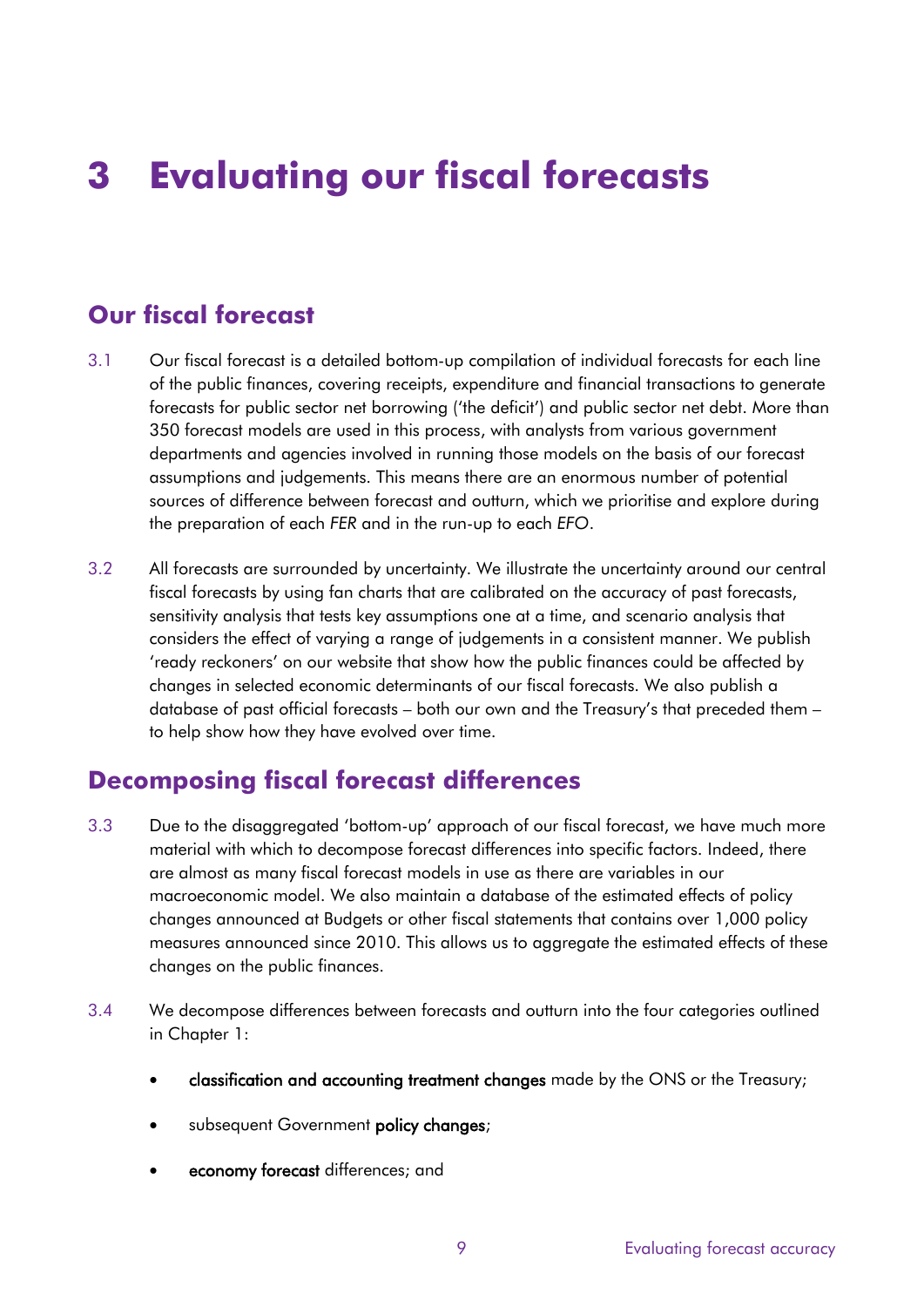- a residual 'fiscal forecasting difference'.
- 3.5 This rest of this chapter details these four steps. In Annex A we present a worked example based on the analysis of our March 2015 forecast for onshore corporation tax receipts, where each of these steps is important to understanding the source of a significant difference between forecast and the latest estimated outturn.

#### Classification and accounting treatment changes

#### Changes affecting the public finances data

- 3.6 This first step ensures we are comparing like with like when we look at forecast differences. There have been several recent examples of significant classification and accounting treatment changes to the measurement of the public finances:
	- many related to aligning the public finances data with the 2010 European System of Accounts (ESA10), which involved the reclassification of Network Rail into the public sector and the treatment of a number of spending lines as capital rather than current spending (e.g. spending on research and development);
	- a Government policy change announced in July 2015 prompted the ONS to review the classification of housing associations and to decide that they should be considered public rather than private corporations from a statistical perspective because of the degree of control exerted by Government; and
	- more recently, the ONS moved to recording corporation tax receipts on a time-shifted basis to proxy for when the underlying profits and tax liability were generated, having previously recorded them when the cash payments were received by HMRC.

We keep a record of the impact of these changes on our forecasts in the 'Forecast revisions database' on our website.

- 3.7 To ensure we compare like with like when evaluating our forecasts against outturns, we account for the effect of classification and accounting treatment changes by adjusting forecasts or outturns. For major changes, including those related to ESA10 and housing associations, we restate our original forecasts to be on a consistent basis. For more minor changes, we show the effect as an 'other' component in the decomposition of forecast differences. The choice between the two approaches is a pragmatic one designed to ensure we can present our evaluation results as clearly as possible.
- 3.8 We make the necessary adjustments in two ways:
	- For new receipts and spending streams that did not feature in the forecast that we are evaluating, we simply assume that past forecasts for these items would have been in line with the latest forecasts and outturns. For example, our pre-ESA10 forecasts did not include the receipts and spending lines associated with Network Rail, so we adjust those forecasts by adding in the latest outturns and forecast. This approach is not used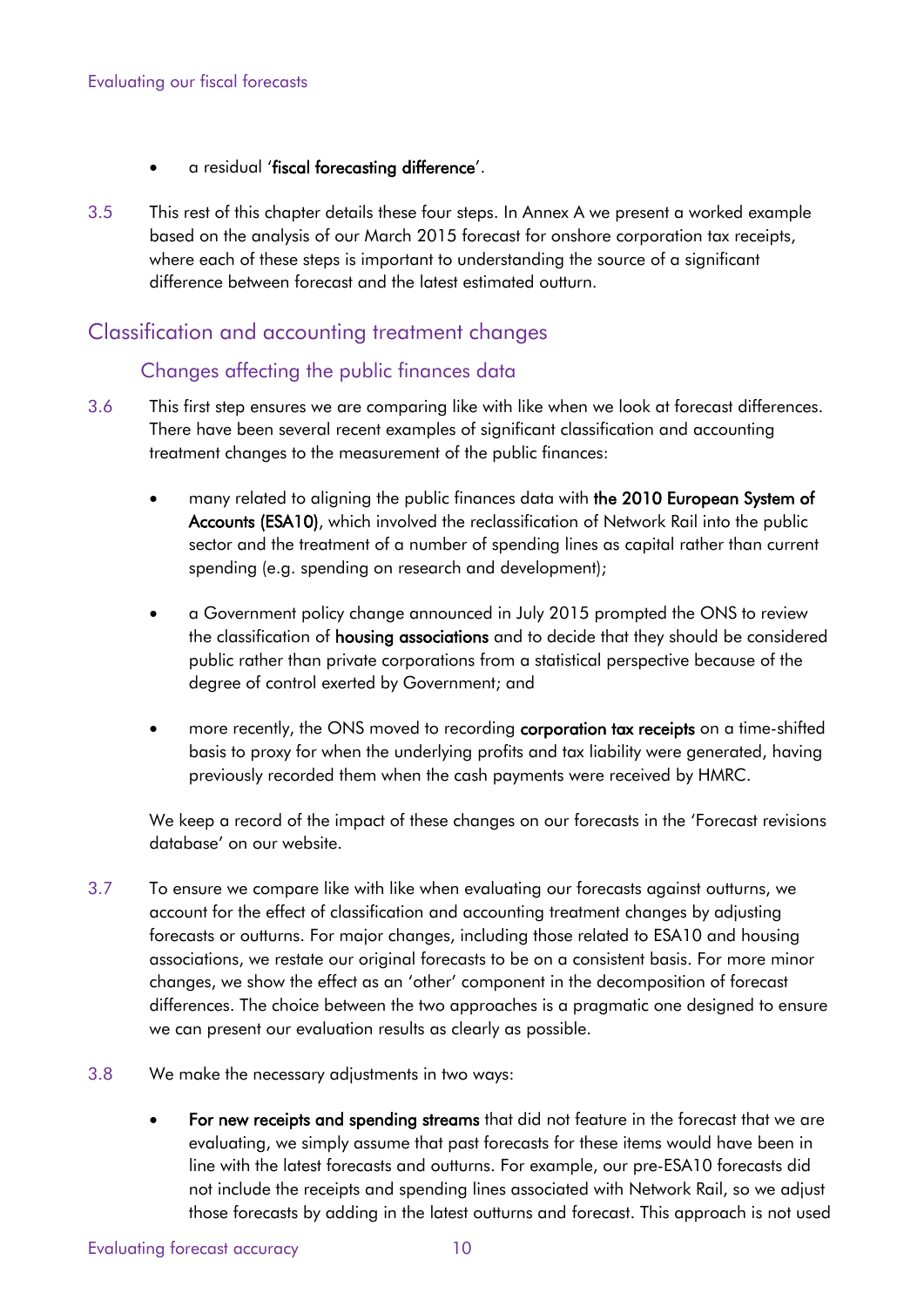because we think we would have got these forecasts right, but rather that there would be no value in us spending time thinking about how we might have got them wrong.

- For classification changes to pre-existing receipts and spending streams that did feature in the forecast that we are evaluating, we adjust the original forecast so that it is stated on the new basis. For example, one ESA10 change was to treat all tax credits as expenditure, where previously some had been treated as 'negative tax'. When evaluating our pre-ESA10 forecasts, we remove the negative tax element of the original forecast and add it to spending to be consistent with the latest treatment in the ONS outturn data.
- 3.9 As well as ONS changes, we need to consider those made by the Treasury in relation to public spending. The Treasury manages spending within two 'control totals' of about equal size. Departmental expenditure limits (DELs) are items that can be planned over extended periods and cover spending on public services, administration and investment. Annually managed expenditure (AME) are items of spending that are less amenable to multi-year planning, such as social security spending and debt interest.
- 3.10 These are administrative rather than statistical concepts, so the Treasury is free to switch items between them as it sees fit. As these reflect changes in how the Treasury chooses to control spending, rather than it being a statistical requirement, we treat them as policy changes in our decomposition of forecast differences. This is in contrast to classification decisions made by the ONS or changes to our forecasts to ensure that they are consistent with National Accounts definitions, which are treated as classification changes. In our *FER* analysis, we account for them by adjusting our original forecasts to be on a consistent basis – for example, switching research and development from current to capital spending.

#### Changes affecting the GDP denominator

- 3.11 It is often useful to consider how receipts and spending move in relation to GDP, especially when looking at trends over a number of years. This helps us to understand how spending – and the receipts and borrowing that finance it – move in relation to the value of underlying economic activity that can be taxed. So we often present our forecasts of receipts, spending and the deficit as a percentage of GDP. As set out in Chapter 2, economic data are often revised – reflecting both data and methodological updates. In general, revisions to the level of nominal GDP (as opposed to its growth) would not materially affect our understanding of movements in the public finances. It can therefore be helpful to adjust for these level effects when analysing forecast differences for the public finances relative to GDP.
- 3.12 The four panels of Chart 3.1 show our historical forecasts for spending and receipts as a share of GDP. The left-hand panels make no adjustment for revisions to the level of nominal GDP or to the level of receipts or spending at the start of the forecast period. In the right-hand panels we adjust for both types of revision, with the adjusted forecast line produced by applying the rate of change in the relevant ratio that was assumed in each forecast. This provides a more useful illustration of the extent to which each forecast was optimistic or pessimistic relative to the latest outturns.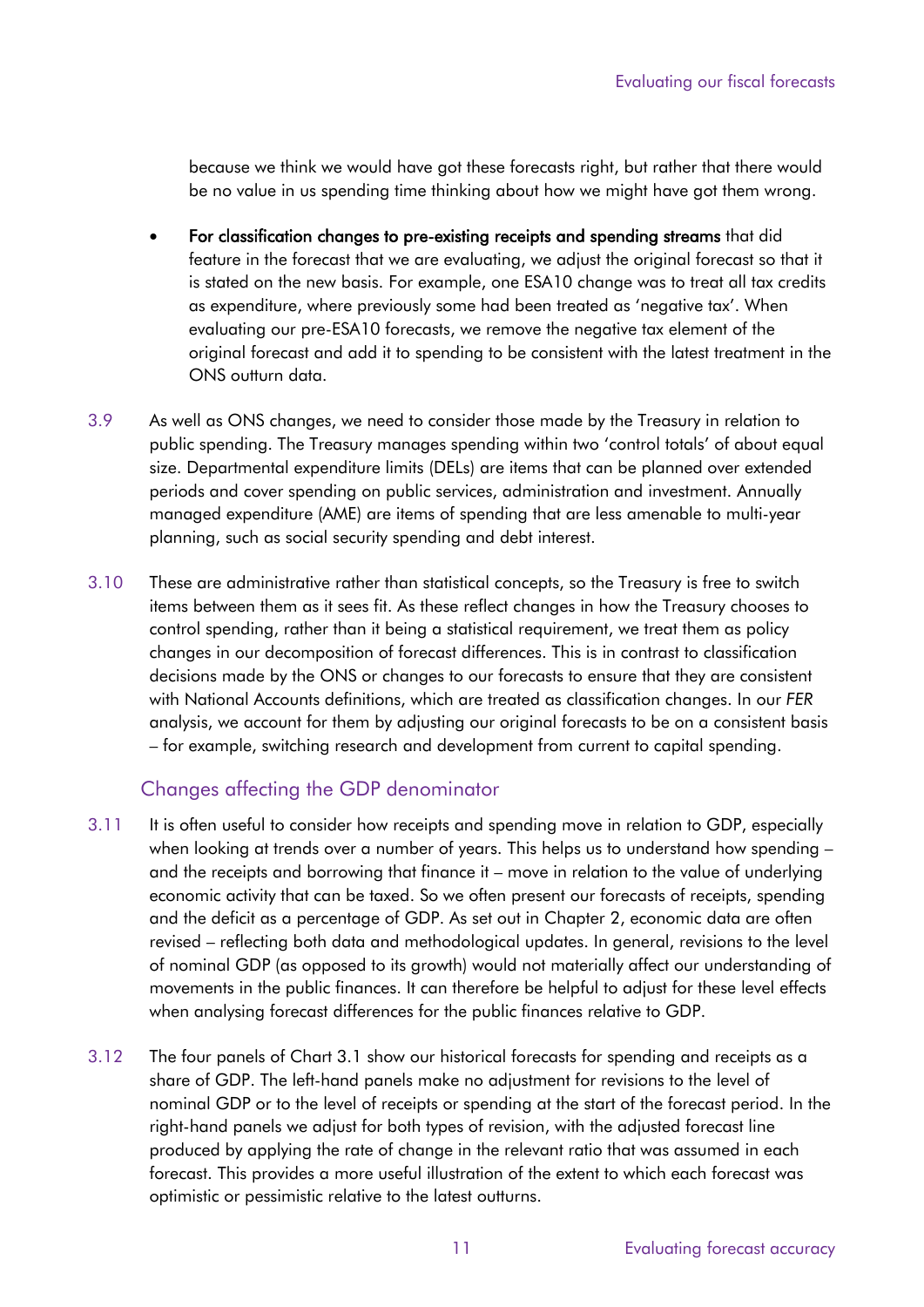

#### Chart 3.1: Receipts as a share of GDP

Chart 3.2: Spending as a share of GDP





2000-01 2004-05 2008-09 2012-13 2016-17 2020-21



#### Policy changes

- 3.13 Having established a like-for-like basis for our comparison, we next account for the estimated effect of policy changes announced after a given forecast was published. Given the requirement placed on us to base our forecasts on current policy as it stands at the time, these effects could not be anticipated.
- 3.14 Policy changes can have a large impact on the public finances, so it is important to capture their impact when evaluating our previous forecasts. The effects included in our *FER*  analysis, include:
	- Receipts and annually managed expenditure (AME) policies that are shown on the Government's 'scorecard' at each fiscal event. These are collated from scorecard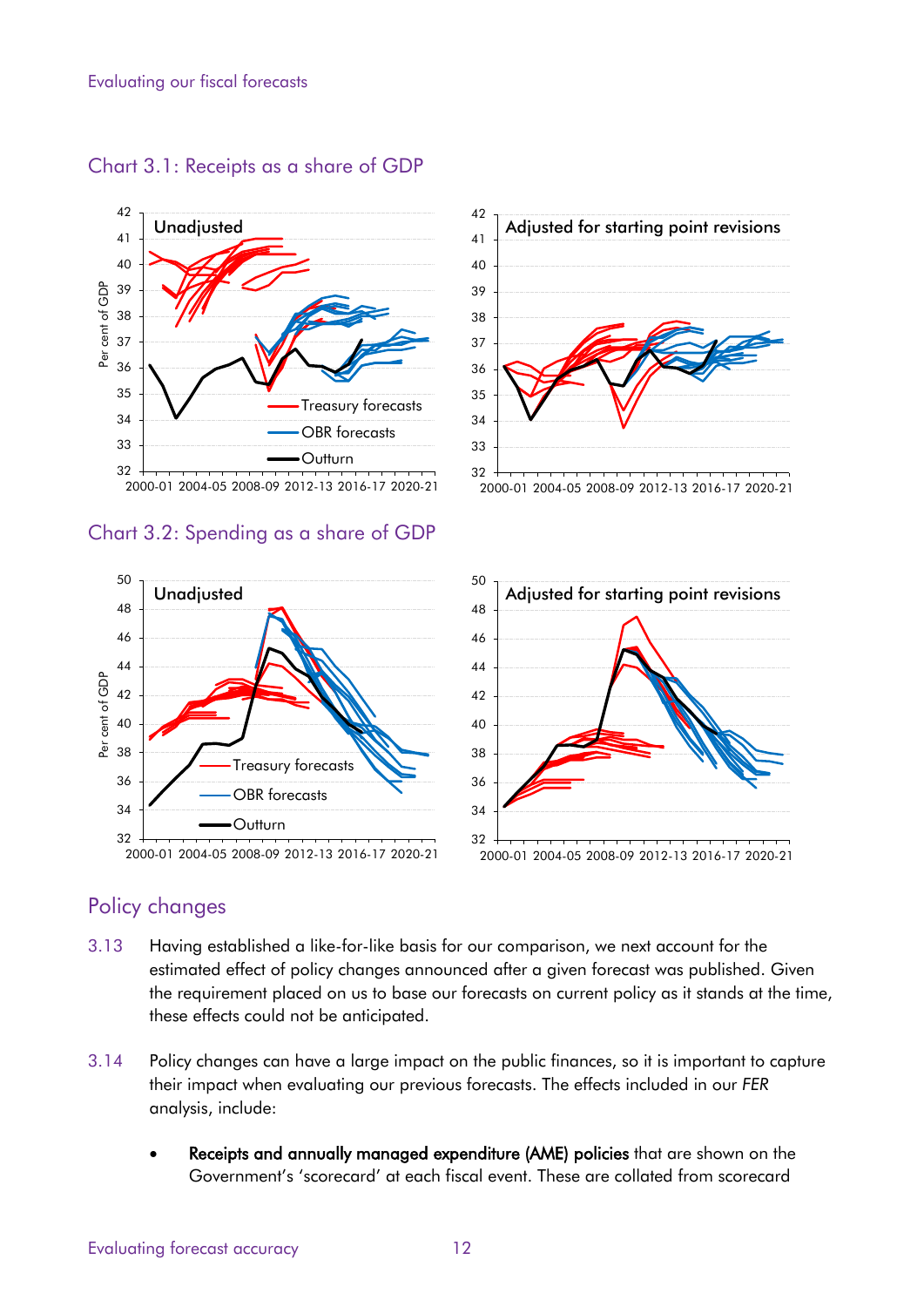costings published in each *EFO*, which can be found in the 'policy measures database' available on our website.

- Other changes to receipts and spending that we identified as policy changes in an *EFO* despite the Treasury choosing not to present them on the scorecard. These are also sourced from the database available on our website.
- Changes to departmental expenditure limits (DELs) that do not reflect our own judgements about underspending against plans or neutral switches between DEL and AME within total managed expenditure (TME).
- 3.15 We account for most policy effects using the original estimate produced at the time of each forecast, rather than making any adjustments for later estimates of the policy's effect. This means that we treat differences between forecast and outturn on policy costings consistently with other elements of our forecast. For example, if a tax policy change yielded less than we originally expected, the shortfall would be treated as a fiscal forecasting difference.
- 3.16 These original costings are subject to considerable uncertainty themselves, which we illustrate by presenting subjective uncertainty rankings in each *EFO*. A database of these rankings is available on our website. We also carry out case-by-case evaluations of policy costings, in particular where they are large, or where they were assigned a 'high' or 'very high' uncertainty rating at the time. For example, we run an annual evaluation process for the large number of relatively uncertain anti-avoidance tax policy costings from recent years. We use these to help understand fiscal forecasting differences.

#### Differences in our economy forecast

- 3.17 Having adjusted for classification and policy effects, we are left with forecast differences that stem from our own judgements and assumptions. The next category that we consider are those differences related to our economy forecast, a key source of inputs to most of our fiscal forecasting models. This is not a comprehensive category covering all factors related in any way to the economy; rather it is a practical distinction between assumptions and judgements processed through our economy forecast and those that are added subsequently to fiscal forecast models and forecasts. It tells us where we need to focus our resources if large or persistent forecast differences are identified.
- 3.18 Developments in the economy explain much of the movement in the public finances from year to year, particularly for tax receipts and demand-led expenditure such as welfare and debt interest spending. When we reviewed the sources of our fiscal forecast revisions in Annex B of our March 2016 *EFO*, we found that in statistical terms around 80 per cent of the variation in the revisions to our borrowing forecasts since June 2010 were explained by revisions to our nominal GDP growth forecast. The composition of GDP growth is also important to explore, as some components are taxed more highly than others. So too are some non-GDP factors, such as asset prices. The close relationship between revisions to our nominal GDP growth and borrowing forecasts can be seen in Chart 3.1.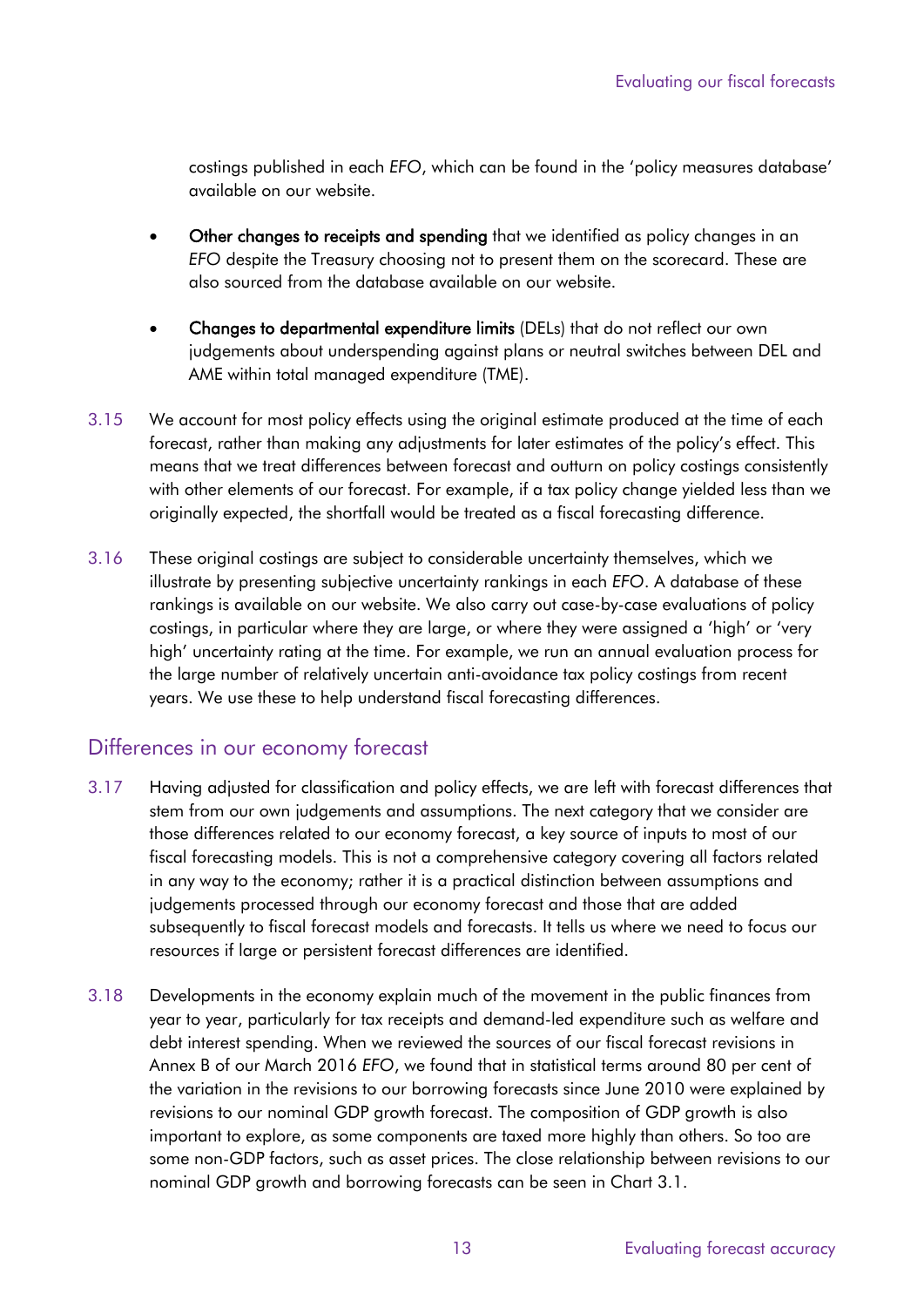

#### Chart 3.3: Underlying changes in borrowing and nominal GDP revisions

- 3.19 To understand how developments in the economy forecast have affected the public finances relative to the forecast we are evaluating, we run the latest outturn economy data through the tax and spending models we used at the time. This answers the question of what our fiscal forecast would have looked like if all the economy forecast determinants had been 'correct' – in the sense of matching latest ONS estimates. This, of course, is not the same as 'correct' in the sense of reflecting true developments in the economy, since ONS estimates are themselves subject to significant uncertainty and to revision over time.
- 3.20 It is also important to recognise that the models we use to forecast tax and spending are only representations of underlying activity and will rarely give an entirely accurate reflection of the real-world impact of changes in the economy. This is a particular problem for models where the economic determinants that we use to forecast the true tax base are a relatively crude proxy – for example, we use growth in equity prices to proxy the capital gains tax base, but we know that listed share prices are not an ideal proxy for capital gains on unlisted company equity; they are, however, the best source currently available.
- 3.21 As time passes and forecast models are revised or replaced, it can become impractical to carry out this process of running the latest outturns through the vintage of the model used in a particular forecast. This is particularly true where a complex former model has been replaced and the resource cost of resurrecting it for an evaluation process would far outweigh the benefit of anything we could learn about its performance (since we have already decided that it needed replacing). With that in mind, we sometimes take a simpler top-down approach when evaluating forecasts that were published many years previously. For example, in our 2015 and 2016 *FERs*, we looked at overall growth in tax bases and effective tax rates rather than running outturn determinants through the original models in order to evaluate the final years of our June 2010 forecast period.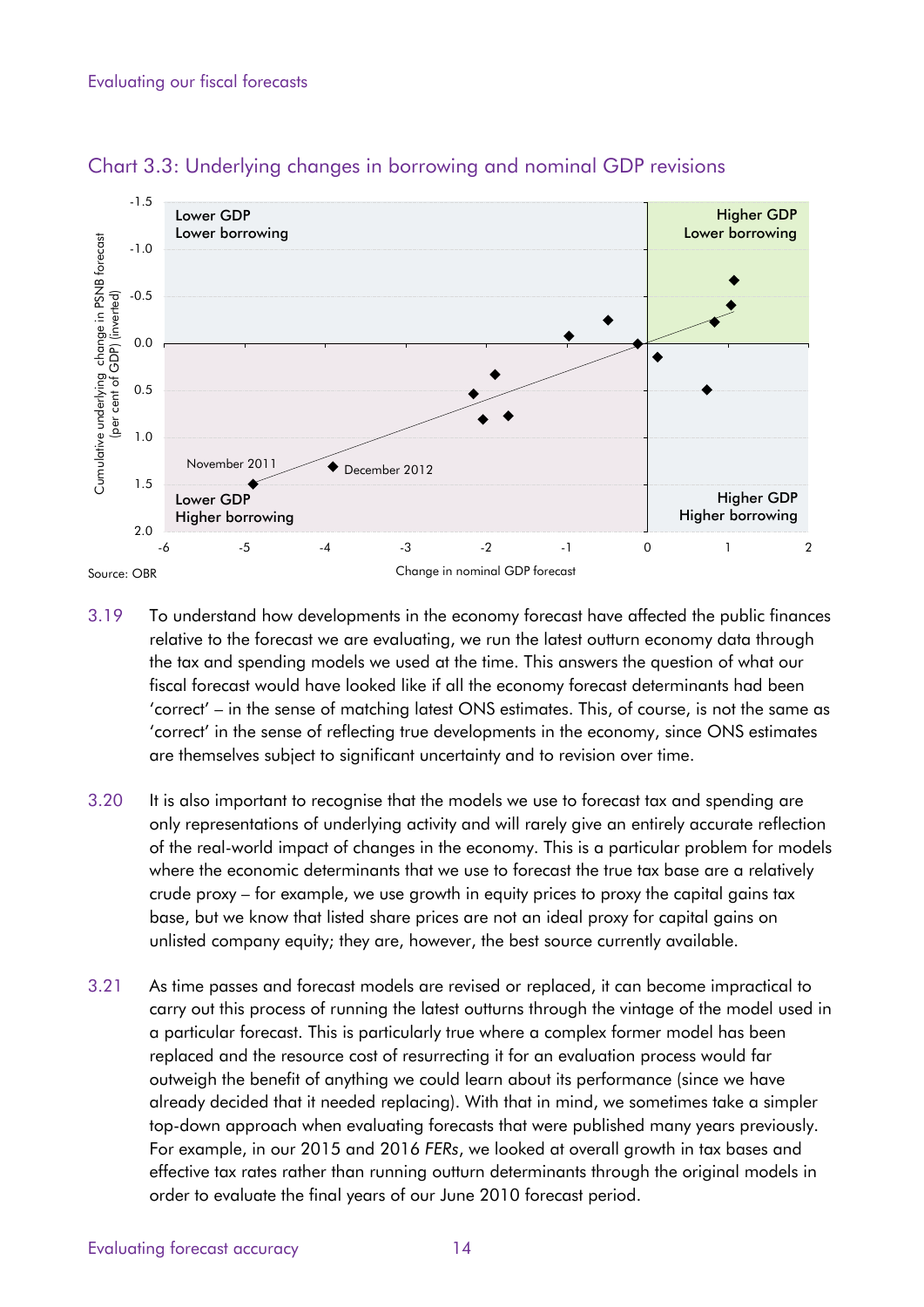#### Fiscal forecasting differences

- 3.22 The residual difference that cannot be explained by subsequent classification or policy changes, or differences between our economy forecast and latest outturns, is termed the fiscal forecasting difference. This component can be made up of a wide range of factors and it is important to find out the underlying causes in order to draw meaningful conclusions. The process of interrogating these differences, drilling down ever further into the models and data and exploring different hypotheses, is one that we undertake with considerable assistance from the departments that run the fiscal forecast models on our behalf. The process may highlight an error in a model, an assumption that needs to be changed, a policy costing that diverged from its original estimate or an external issue (such as a one-off event) that we did not expect.
- 3.23 There are a number of factors that often explain at least part of each fiscal forecast difference, so we have a list of questions that we ask when investigating them. These include:
	- Were there any events that could explain the difference? For example, were there forestalling effects around a tax policy change? Changes in the rate of noncompliance in tax or welfare systems? A judgement in a legal case that had knock-on consequences for receipts or spending?
	- Which components of the tax or spending stream caused the difference? For example, when looking at onshore corporation tax receipts, was the difference concentrated among financial or non-financial sector companies or was it related to the profits that generate tax liabilities or the deductions that reduce them? When looking at debt interest spending, was the difference mainly in the cost of conventional or index-linked gilts or was it associated with the Asset Purchase Facility?
	- Which **parts of the model** caused the difference? For example, in exploring a VAT forecast difference, was the standard-rated share assumption a source of difference, and if so, which component of that assumption was wrong? If we have identified deductions as a source of the corporation tax forecast difference, was it related to capital allowances, group relief or something else?
	- Were there any key judgements or assumptions that contributed to the difference? For example, assumptions about the speed with which a new benefit is rolled out across the eligible population? Or the extent to which local authorities will draw down from their stock of reserves to maintain higher levels of spending than their available resources would otherwise allow?
	- Is there anything consistent about this fiscal forecasting difference, given previous *FER* analyses? Does it highlight any changes that need to be made to the model or to the assumptions that are put into it?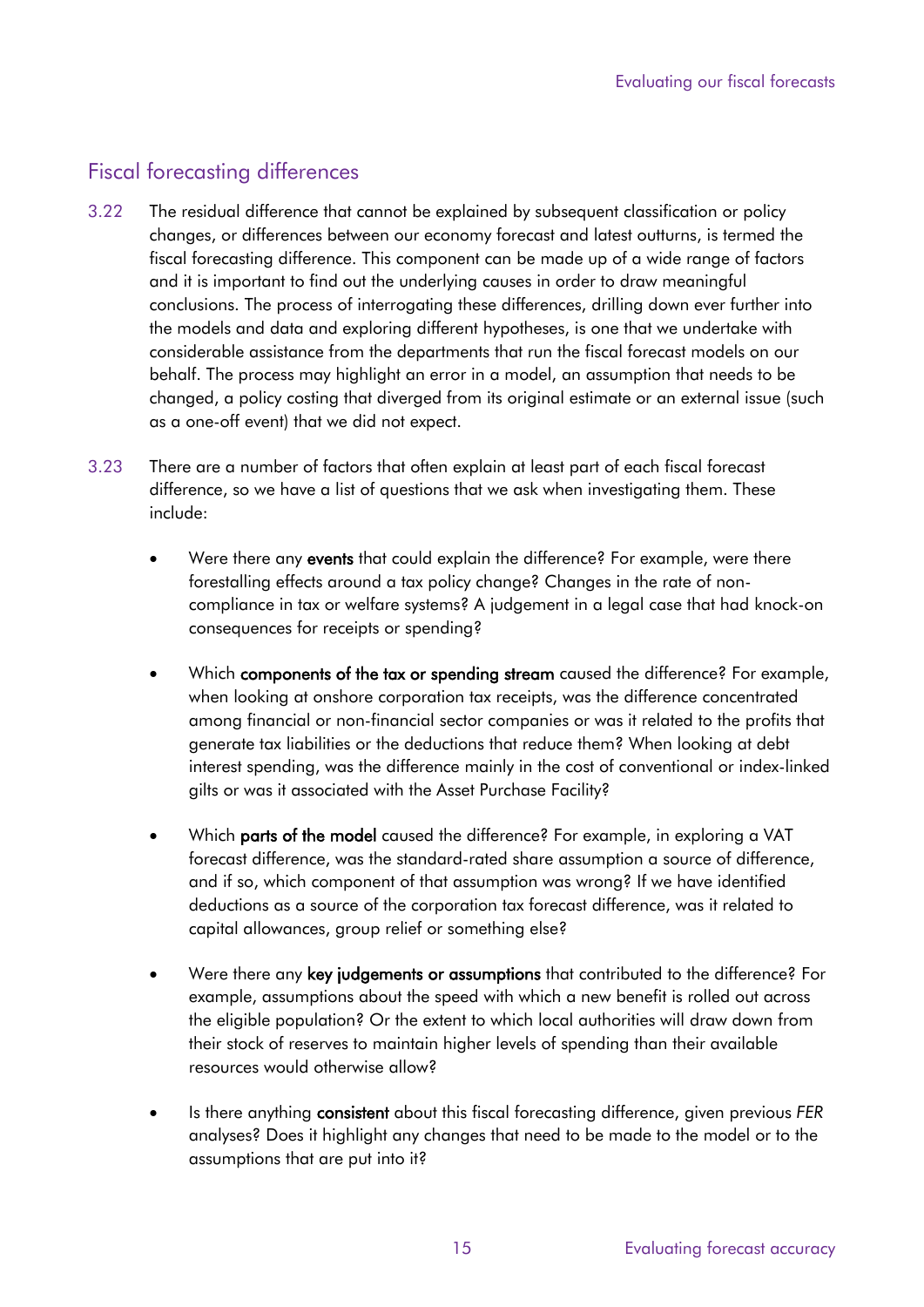#### Evaluating our fiscal forecasts

- Are there any other stories we can tell about the difference? For example, are there 'economic' factors that are not being fully captured by the determinants that we draw from our economy forecast, such as changes in the distribution of earnings or other compositional effects?
- 3.24 Armed with these questions and the support of our forecasting partners, we pursue many possible hypotheses in order to quantify the effect of particular factors and narrow down the unexplained element of each fiscal forecast difference as much as possible. Since our forecast models are only representations of the true interactions between tax bases and the tax system, we will rarely be able to explain the entire fiscal forecast difference. Sometimes this will be because we simply do not know what explains the residual, but more often we will have a hypothesis that cannot be tested and quantified given the level of detail in the model, the information available about the true tax base, or the breakdown of the tax or expenditure data.
- 3.25 For example, we are able to quantify most of the differences between our stamp duty land tax forecast and outturns because the tax data and microsimulation model underpinning the forecast can be compared at a highly disaggregated level. This is not possible when looking at self-assessment tax receipts because there is little information available on selfemployment incomes and our forecast model is therefore a cruder representation of reality. But we can surmise from other sources that some of the 'unexplained' negative fiscal forecast difference seen in recent years has reflected a less tax-rich self-employment earnings distribution than was implicit in the assumptions underpinning our past forecasts.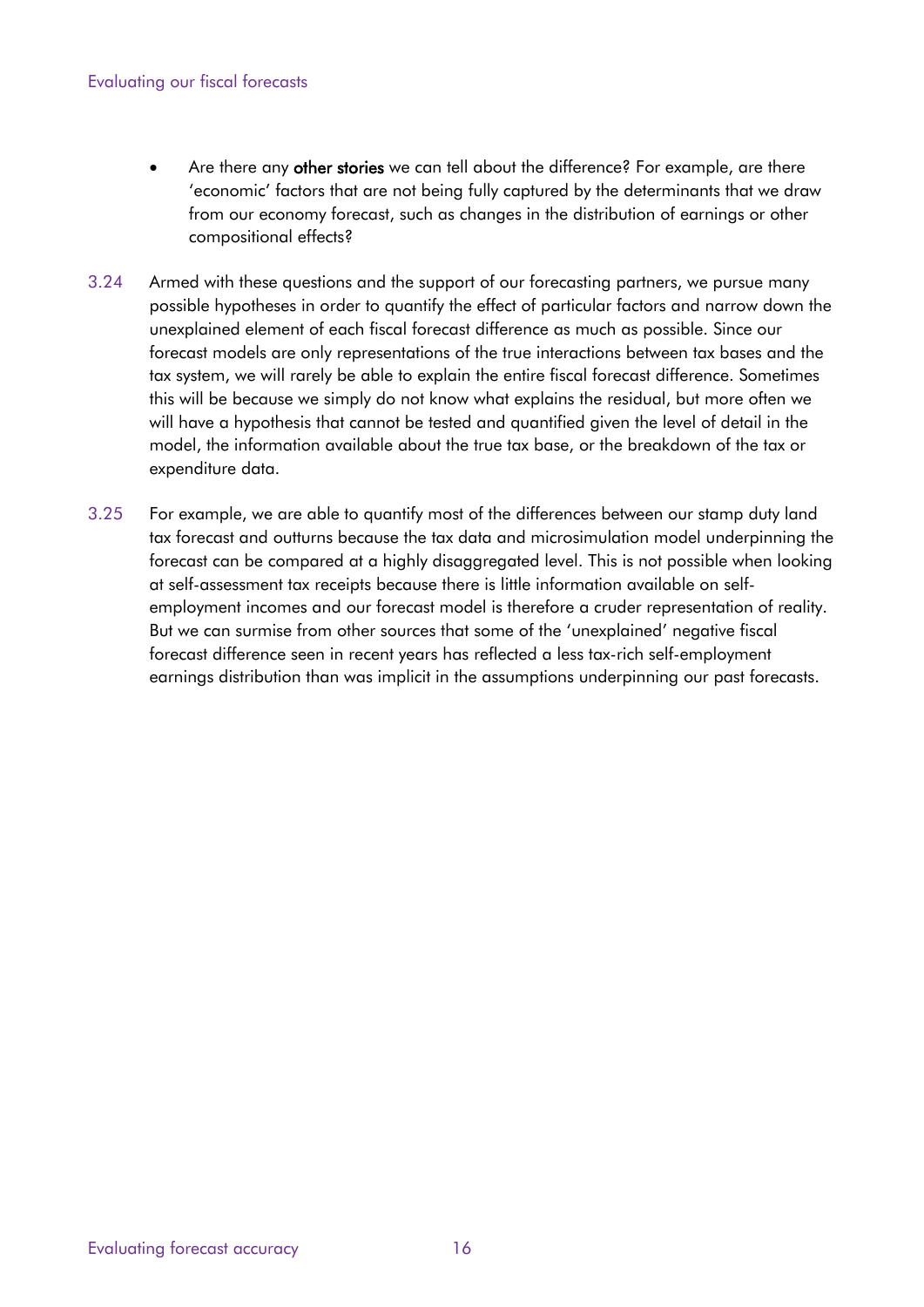# **A A worked example**

- A.1 One of the most significant sources of forecast difference explored in our 2017 *FER* was that between our March 2015 forecast for onshore corporation tax in 2016-17 and the latest outturn estimate. The evaluation of that forecast provides good examples of all the steps that we take when analysing forecast differences.
- A.2 Our March 2015 was for £42.9 billion of onshore corporation tax receipts in 2016-17; the latest outturn estimate in much higher at £53.5 billion. A positive difference of £10.6 billion (24.7 per cent) is very large by historical standards, especially during a period when the economy was not booming. This annex details how that forecast difference can be disaggregated into the components described in the main body of this briefing paper.

### **Classification and accounting treatment changes**

- A.3 The largest single source of difference between forecast and outturn is that the two figures are not on a like-for-like basis, with the accounting treatment for corporation tax receipts in the official statistics having changed since our March 2015 forecast was prepared. In 2016, the ONS announced that the measurement of corporation tax receipts would move from a simple cash basis (i.e. when payments reach HMRC) to a time-shifted cash basis as a proxy for the true accruals basis (i.e. when the underlying taxable profits generated the tax liability). This methodology involves shifting monthly cash receipts back into earlier months via a number of payment timing assumptions.
- A.4 This adjustment did not feature in our March 2015 forecast, so in order to compare like with like, we used the latest outturn estimate of the cash-to-accruals timing adjustment to quantify this accounting treatment change. In effect, this means we evaluated outturn cash receipts against the original cash forecast. This effect explains £4.3 billion (around twofifths) of the overall difference, leaving a £6.3 billion (14.6 per cent) like-for-like forecast difference to explain. The cash-to-accruals adjustment estimate is itself subject to uncertainty, as a diminishing proportion of the 2016-17 estimate will continue to be based on forecasts until cash receipts in December 2018 have been received.

# **The effect of subsequent policy changes**

A.5 There were four fiscal events containing policy measures affecting 2016-17 onshore corporation tax receipts that took place after our March 2015 forecast. These were the July 2015 post-election Budget, the November 2015 Autumn Statement and Spending Review, the March 2016 Budget and the November 2016 Autumn Statement. Table A.1 lists the relevant measures, with the sum of their estimated effect in 2016-17 being £0.8 billion in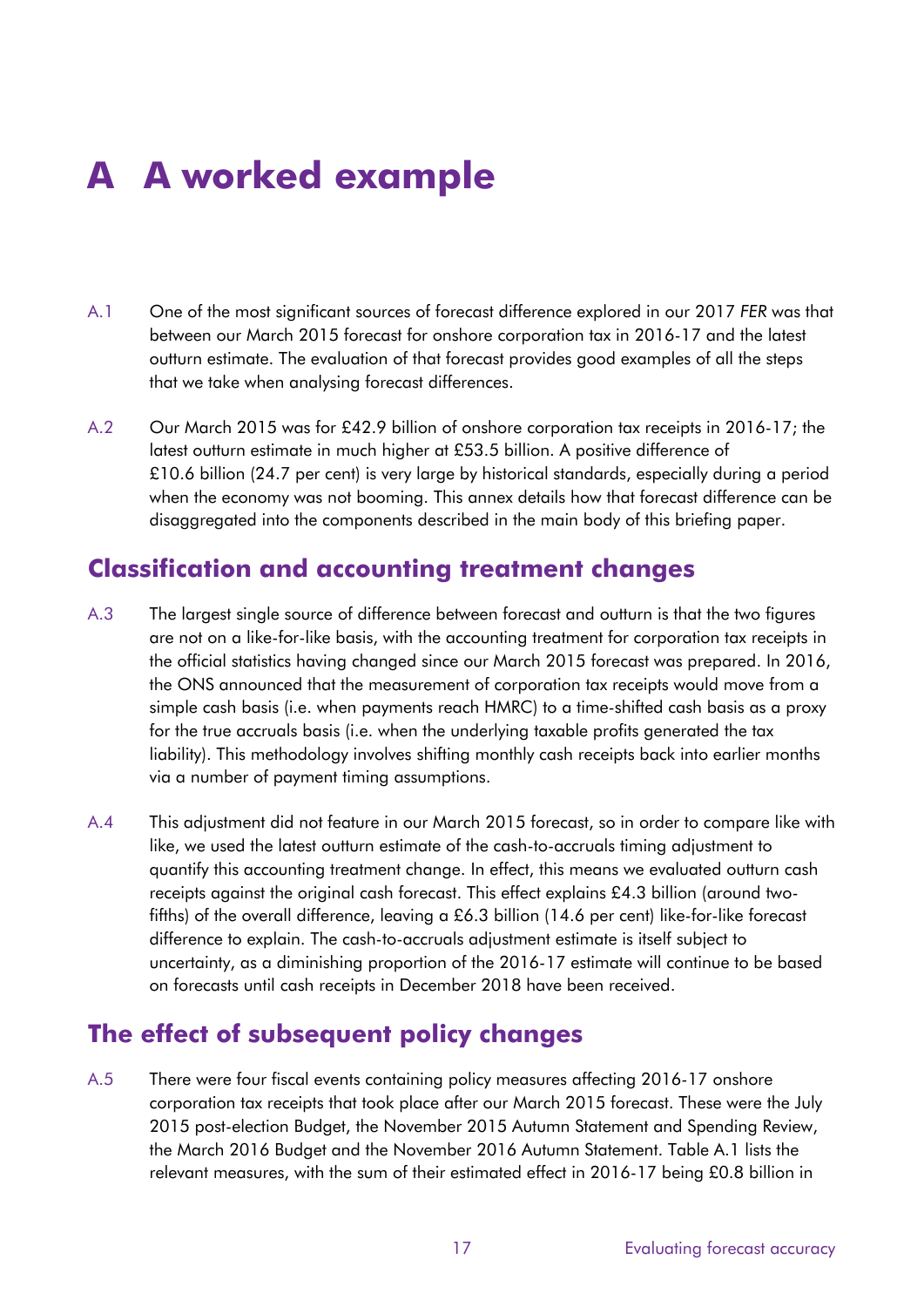2016-17. That explains around 12 per cent of the like-for-like forecast difference, but still leaves £5.5 billion to explain.

|  |  |  |  | Table A.1: Impact of policy measures announced since March 2015 budget |  |  |  |  |
|--|--|--|--|------------------------------------------------------------------------|--|--|--|--|
|--|--|--|--|------------------------------------------------------------------------|--|--|--|--|

|                                                                                                                                                                                                      | 2015-16 |         |         |         |         |         |
|------------------------------------------------------------------------------------------------------------------------------------------------------------------------------------------------------|---------|---------|---------|---------|---------|---------|
|                                                                                                                                                                                                      |         | 2016-17 | 2017-18 | 2018-19 | 2019-20 | 2020-21 |
| July 2015 post-election Budget                                                                                                                                                                       | 0.1     | 0.1     | 3.5     | 1.0     | $-1.9$  | $-2.4$  |
| of which:                                                                                                                                                                                            |         |         |         |         |         |         |
| Corporation Tax: reduce to 19% from<br>2017-18, and 18% from 2020-21                                                                                                                                 | 0.0     | 0.0     | $-0.6$  | $-1.6$  | $-1.8$  | $-2.4$  |
| Annual Investment Allowance: set at new<br>permanent level of £200,000                                                                                                                               | 0.0     | $-0.1$  | $-0.5$  | $-0.6$  | $-0.6$  | $-0.5$  |
| Corporation Tax: bringing forward<br>payments for large groups                                                                                                                                       | 0.0     | 0.0     | 4.2     | 2.8     | 0.1     | 0.0     |
| Dividends tax: abolish credit, introduce<br>allowance, and increase effective rates                                                                                                                  | 0.0     | $-0.2$  | $-0.5$  | $-0.7$  | $-0.9$  | $-1.0$  |
| Tax Motivated Incorporation: reduction<br>due to dividend tax reform                                                                                                                                 | 0.0     | 0.2     | 0.4     | 0.4     | 0.5     | 0.6     |
| Other measures                                                                                                                                                                                       | 0.1     | 0.3     | 0.5     | 0.6     | 0.8     | 0.9     |
| November 2015 Autumn Statement and                                                                                                                                                                   | 0.3     | 0.1     | 0.2     | 0.1     | 0.1     | 0.1     |
| <b>Spending Review</b>                                                                                                                                                                               |         |         |         |         |         |         |
| of which:                                                                                                                                                                                            |         |         |         |         |         |         |
| Corporation Tax: special rate on<br>restitution payments                                                                                                                                             | 0.3     | 0.1     | 0.1     | 0.1     | 0.1     | 0.1     |
| Other measures                                                                                                                                                                                       | 0.0     | 0.1     | 0.1     | 0.1     | 0.0     | 0.0     |
| March 2016 Budget                                                                                                                                                                                    | 0.0     | 0.5     | $-3.1$  | $-0.5$  | 8.3     | 4.8     |
| of which:                                                                                                                                                                                            |         |         |         |         |         |         |
| Corporation Tax: reduce to 17% in April<br>2020                                                                                                                                                      | 0.0     | 0.0     | 0.0     | 0.0     | $-0.1$  | $-0.9$  |
| Corporation Tax: restrict relief for interest                                                                                                                                                        | 0.0     | 0.0     | 0.9     | 1.2     | 1.0     | 0.9     |
| Corporation Tax: extend scope of hybrid<br>mismatch rules                                                                                                                                            | 0.0     | 0.0     | 0.3     | 0.3     | 0.2     | 0.2     |
| Corporation Tax: reform loss relief                                                                                                                                                                  | 0.0     | 0.0     | 0.4     | 0.4     | 0.3     | 0.3     |
| Corporation Tax: further restrict use of<br>banks' pre-2015 losses                                                                                                                                   | 0.0     | 0.3     | 0.5     | 0.5     | 0.4     | 0.3     |
| Corporation Tax: defer bringing forward<br>payment for large groups for 2 years                                                                                                                      | 0.0     | 0.0     | $-5.7$  | $-3.5$  | 5.6     | 3.3     |
| Offshore Property Developers: tackle<br>avoidance and evasion                                                                                                                                        | 0.0     | 0.1     | 0.4     | 0.5     | 0.6     | 0.5     |
| Other measures                                                                                                                                                                                       | 0.0     | 0.0     | 0.1     | 0.2     | 0.2     | 0.3     |
| November 2016 Autumn Statement                                                                                                                                                                       | 0.0     | 0.0     | 0.0     | 0.0     | 0.0     | 0.0     |
| Total impact of measures announced<br>0.4<br>0.8<br>0.6<br>0.7<br>6.6<br>since March 2015 Budget<br>Note: these costings reflect the 'ex-ante' cash estimates made at the time of each fiscal event. |         |         |         |         |         | 2.5     |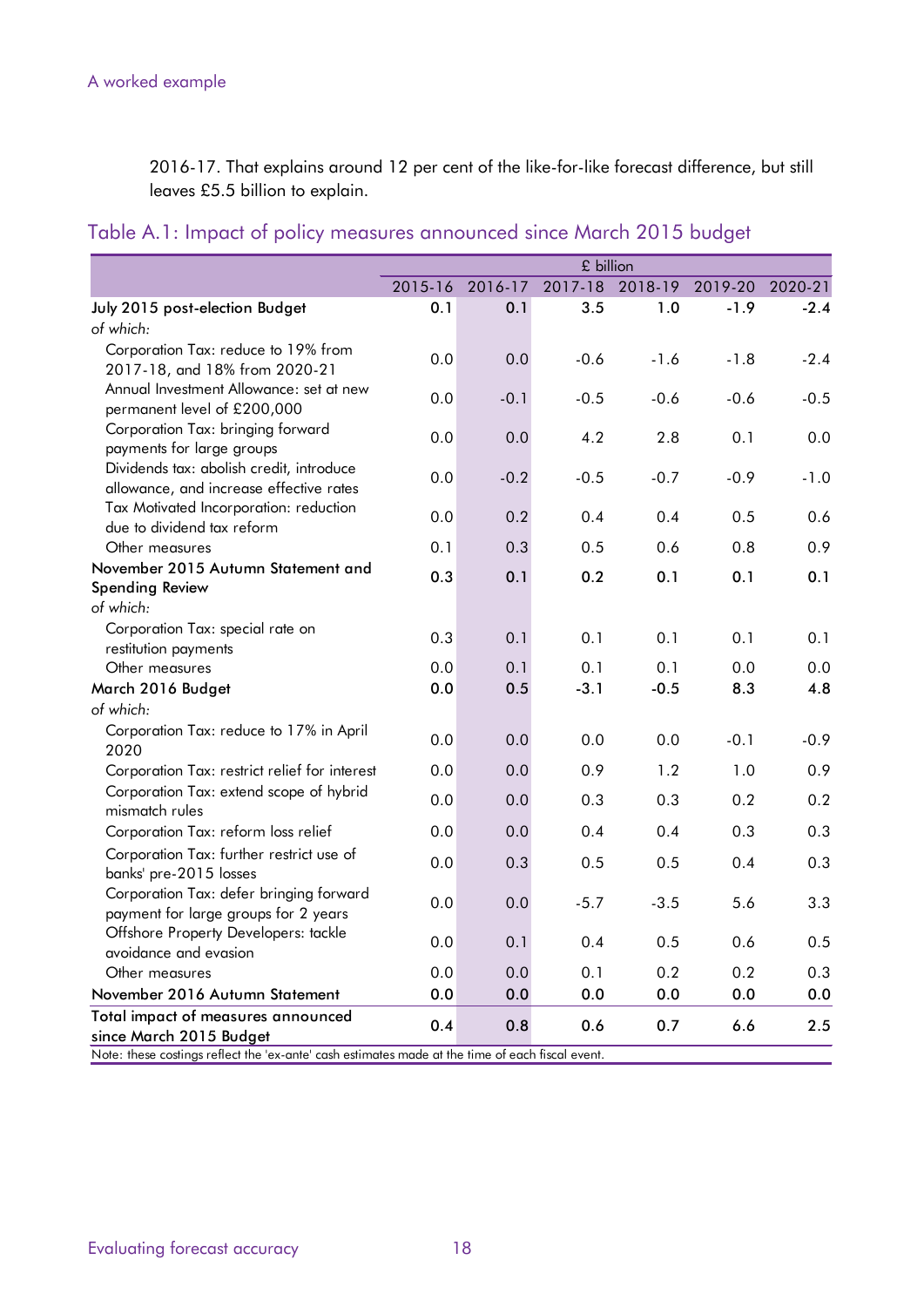# **Economy-related forecast differences**

- A.6 Our onshore corporation tax models use a large number of determinants drawn from our economy forecast, the most important being non-oil company profits and business investment. The forecast is prepared in four parts, with two relating to non-financial companies, where larger and smaller companies are treated separately depending on whether they pay tax in quarterly instalment payments (QIPs) or not, and two relating to financial companies, split between life assurance and other financial companies.
- A.7 Table A.2 shows the effect of running the latest ONS outturns through our original March 2015 models. The main economy forecast elements explaining each were:
	- QIPs-paying non-financial companies: Receipts were boosted by higher-than-expected industrial and commercial profits. Business investment was lower-than-expected, reducing the overall value of capital allowances that can be used to offset tax liabilities. Combined with other smaller effects, these determinants would have increased the forecast by £0.4 billion.
	- Non-QIPs-paying non-financial companies: Similarly, receipts from smaller nonfinancial companies were boosted by weaker stronger profits and business investment. This would have increased the forecast by £0.7 billion.
	- Financial companies (excluding life assurance): Outturn determinants would have had a number of largely offsetting impacts on the forecast. In particular, lower-thanexpected interest rates would have reduced the investment income of financial companies. HMRC data on outturn financial company profits are only available with a long time lag (the 2016-17 data will only be available in late 2018) and so the results of this evaluation are likely to change over time.
	- Life assurance companies: Lower-than-expected equity prices reduced the investment returns of life assurance companies. Combined with other smaller factors, the outturn determinants would have reduced the forecast by £0.3 billion.
- A.8 Overall, the forecast would have been £0.9 billion higher, explaining just 15 per cent of the like-for-like forecast difference and leaving a £4.7 billion residual fiscal forecasting difference to investigate.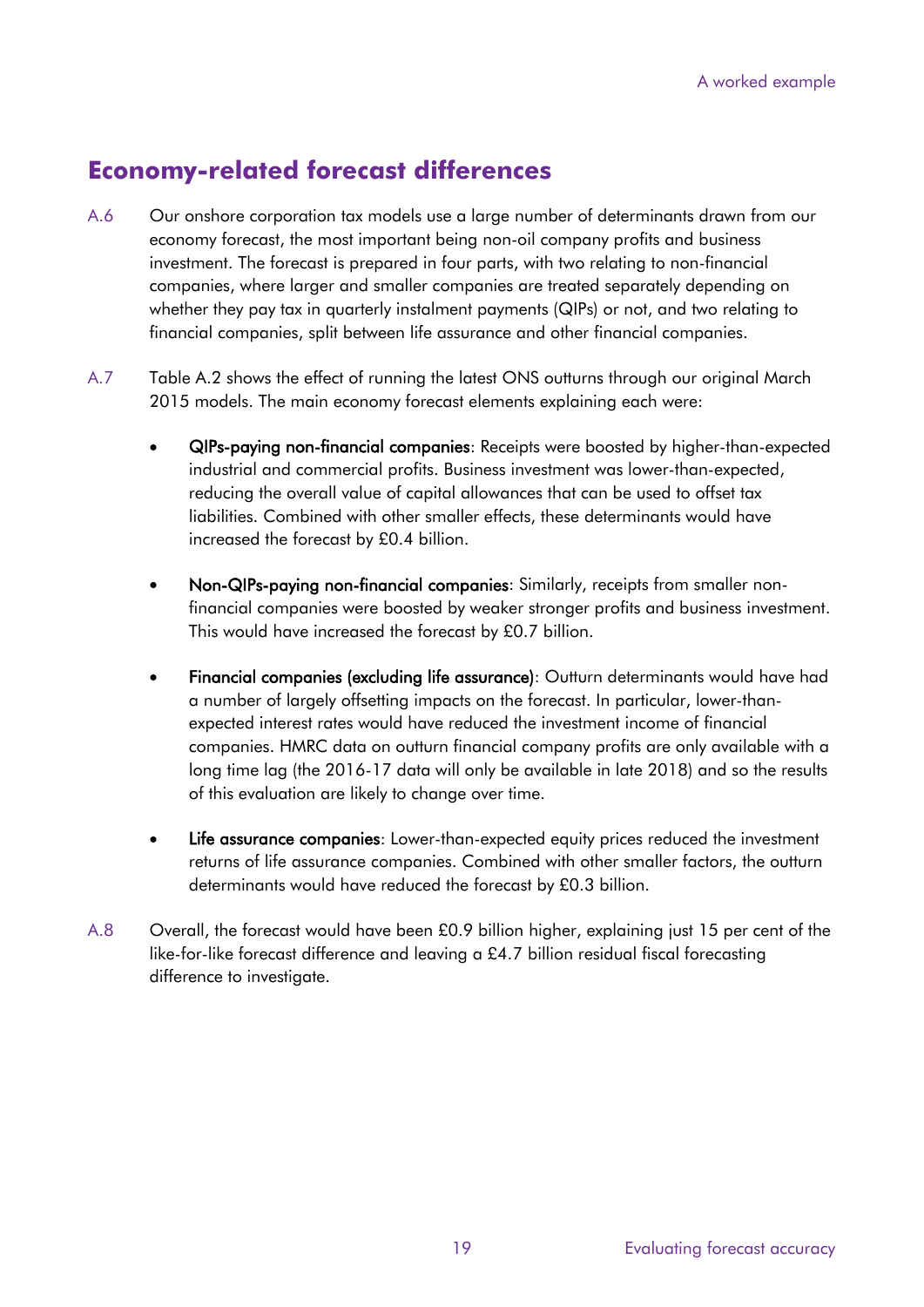|                                             | $£$ billion         |                     |                     |  |  |
|---------------------------------------------|---------------------|---------------------|---------------------|--|--|
|                                             | March 2015 models   |                     |                     |  |  |
|                                             |                     | with latest outturn | Economy-related     |  |  |
|                                             | March 2015 forecast | determinants        | forecast difference |  |  |
| HIC sector (QIPs-payers)                    | 16.1                | 16.5                | 0.4                 |  |  |
| HIC sector (other payers)                   | 15.8                | 16.5                | 0.7                 |  |  |
| Financial sector (excluding life assurance) | 6.7                 | 6.7                 | 0.0                 |  |  |
| Life assurance sector                       | 1.3                 | 1.0                 | $-0.3$              |  |  |
| Other receipts                              | 3.1                 | 3.1                 | 0.0                 |  |  |
| <b>Total onshore CT</b>                     | 42.9                | 43.8                | 0.9                 |  |  |

#### Table A.2: Onshore corporation tax: Economy-related forecast differences

# **Fiscal forecasting differences**

- A.9 The £4.7 billion residual difference is equivalent to 10.9 per cent of our original forecast. This is large by comparison with most forecasts, so we devoted a greater amount of resource to investigating this difference. We pursued a number of issues, with those that we were able to quantify set out in Table A.3. They were:
	- 2014-15 starting point: at the time of the March 2015 forecast, we had access to ONS outturn data for April 2014 to January 2015, and some preliminary data on tax receipts in February 2015. By the time of our July 2015 forecast, receipts in 2014-15 were already £0.5 billion higher than we expected. On the latest estimates, cash onshore CT in 2014-15 was £0.7 billion higher than we expected at the time. Adjusting for that higher starting point would have boosted our forecast for 2016-17 receipts by around £0.7 billion.
	- Payment timing assumptions: the speed at which companies pay off their liabilities for a particular year is an important forecast assumption. Companies appear to have paid a higher proportion of their liability in instalment payments before the end of 2016-17 than we expected, boosting receipts by £1.2 billion relative to our forecast.
	- Life assurance sector: receipts from the life assurance sector were £0.4 billion higher than our March 2015 forecast – around a 30 per cent fiscal forecasting difference for this sector. These differences suggest there is a problem with the way our model factors in the effect of bond price movements on life assurance companies' tax liabilities. We are reviewing this with HMRC analysts.
	- The special 45 per cent corporation tax rate on 'restitution payments': the original costing for this measure expected this to raise £55 million in 2016-17 (as recorded in Table A.1), but the latest analysis from HMRC suggests that it actually raised £0.6 billion. Interim litigation payouts made by HMRC in 2016-17 were substantially higher than expected.
	- An unexplained residual: even after exploring many avenues, an unexplained difference of £1.8 billion remained (around 30 per cent of the like-for-like forecast